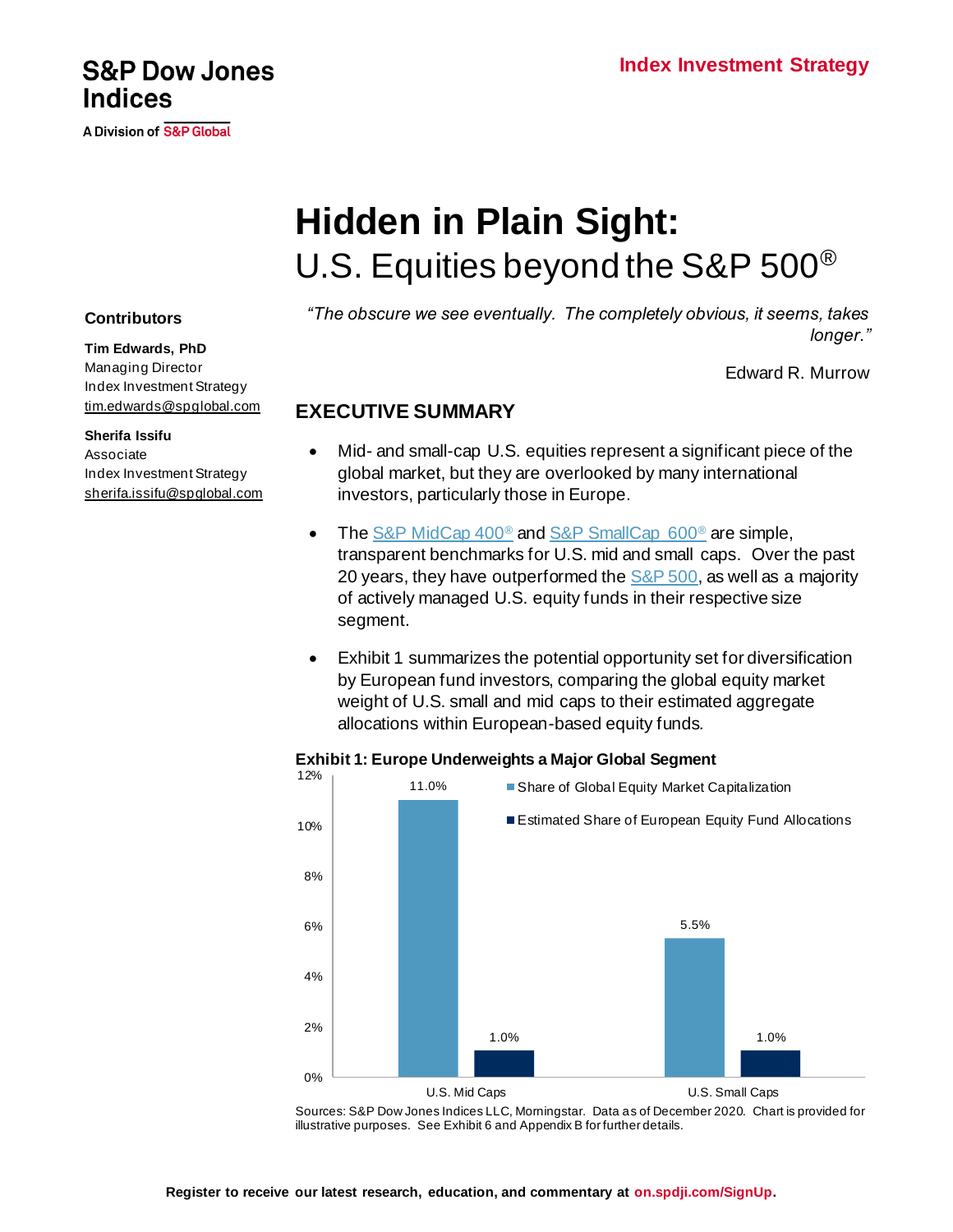## **INTRODUCTION**

The U.S. stock market includes many of the world's largest and best-known companies, and investors the world over have allocated capital to U.S. equities. However, many investors appear to have explored little beyond the so-called "blue chips." As shown in Exhibit 1, European fund investors, in particular, have relatively minimal exposure to small- or mid-sized U.S. equities.

This lack of interest is puzzling, not least because U.S. mid and small caps represent significant market segments in absolute terms. At the end of 2020, **the S&P MidCap 400** *alone* **had a market capitalization similar to the entire French stock market**, while the U.K.'s stock market, the largest in Europe, was roughly the same size as the mid- and small-cap indices combined.

**Adding to the puzzle, historical performance is unlikely to have been a deterrent to European investors;** the S&P MidCap 400 and S&P SmallCap 600 significantly outperformed the S&P 500, S&P United [Kingdom BMI,](https://www.spglobal.com/spdji/en/indices/equity/sp-united-kingdom-bmi/#overview) an[d S&P Europe 350](https://www.spglobal.com/spdji/en/indices/equity/sp-europe-350/)® over the past 26 years. Exhibit 2 illustrates their performance graphically (British pound, euro, and U.S. dollar performances are reported in Exhibit 10).

## **Exhibit 2: The Outperformance of Small- and Mid-Sized U.S. Stocks**



Source: S&P Dow Jones Indices LLC. Data from December 1994 to March 2021. Index performance based on total return in GBP. Past performance is no guarantee of future results. Chart is provided for illustrative purposes and reflects hypothetical historical performance. Please see the Performance Disclosure at the end of this document for more information regarding the inherent limitations associated with back-tested performance.

*Historically, the S&P MidCap 400 and S&P SmallCap 600 have significantly outperformed large caps in the U.S., U.K., and across Europe.*

*Many investors in U.S. equities only consider the so-called "blue* 

*The S&P MidCap 400* 

*capitalization similar to the size of the entire French stock market.*

*has a market* 

*chips."*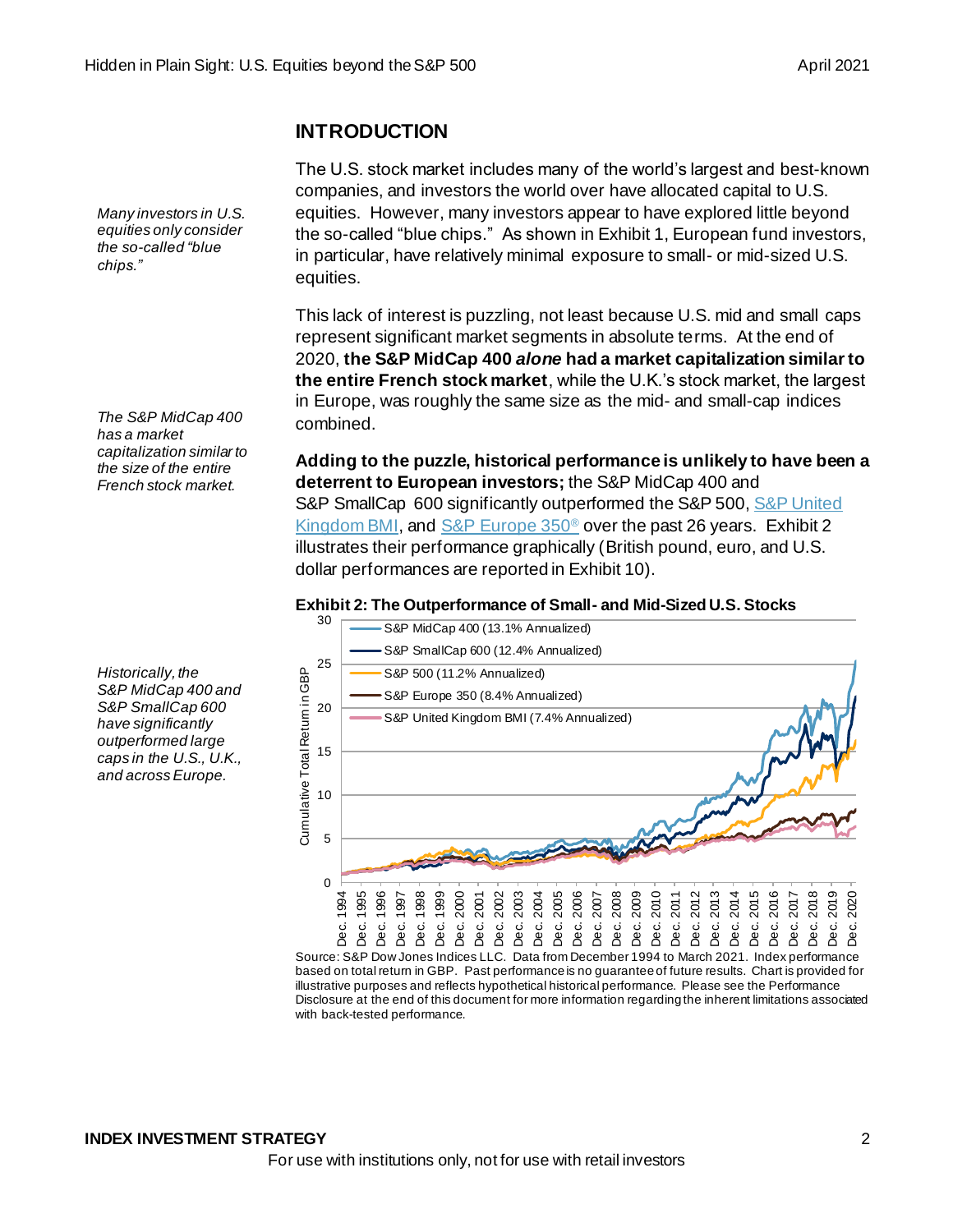*Mega-cap equities have had a remarkable run in recent years.*

*Smaller companies now have the potential to act as important diversifiers.*

*Apple made up 6% of the S&P 500 at the end of Q1 2021, larger than the bottom 158 stocks; the top 6 stocks outweighed the bottom 350 stocks in the S&P* 

*500.* 



# **Exhibit 3: Weights of the Largest Names in the S&P 500**

both mid- and small-cap indices.

names in aggregate.

**U.S. CONCENTRATION AND RECENT PERFORMANCE**

Mega-cap equities, the bluest of blue-chip U.S. equities, have had a remarkable run in recent years. Driven by the performance of its largest constituents, the S&P 500 outperformed the S&P SmallCap 600 and S&P MidCap 400 in five out of the six calendar years ending in 2020, with an annualized total return of 19% for the large-cap index, versus 15% for

However, the prior outperformance of mega caps means that, now, **smaller companies have the potential to act as important diversifiers, should the largest begin to stumble**. The largest U.S. company by market capitalization, Apple, has risen from a 3% weight in the S&P 500 (as of December 2015) to a 6% weight at the end of Q1 2021, larger than the combined weight of 158 smaller constituents. Added to other "Big Tech" titans of Microsoft, Amazon, Alphabet, Facebook and Tesla, just six companies compose 22.2% of the index, outweighing the 350 smallest

Source: S&P Dow Jones Indices LLC. Data as of March 31, 2021. Chart is provided for illustrative purposes. Alphabet's share classes combined for purposes of analysis.

Since the announcement of an effective vaccine for COVID-19 and the implementation of a series of fiscal and monetary stimulus plans to support a recovery in the U.S. economy, the more domestically focused<sup>1</sup> small- and mid-cap segments of the U.S. equity market have outperformed. Meanwhile, the largest U.S. stocks have lagged. Exhibit 4 shows the extent to which the "winds have changed" in U.S. equity leadership, as illustrated by the total returns of S&P Dow Jones Indices' benchmarks for U.S. mega, large, mid, and small caps in the three years leading up to September 2020 and the six months subsequent.

See Exhibit 9 and surrounding text for more on the sensitivity of smaller and larger U.S. companies to domestic growth trends.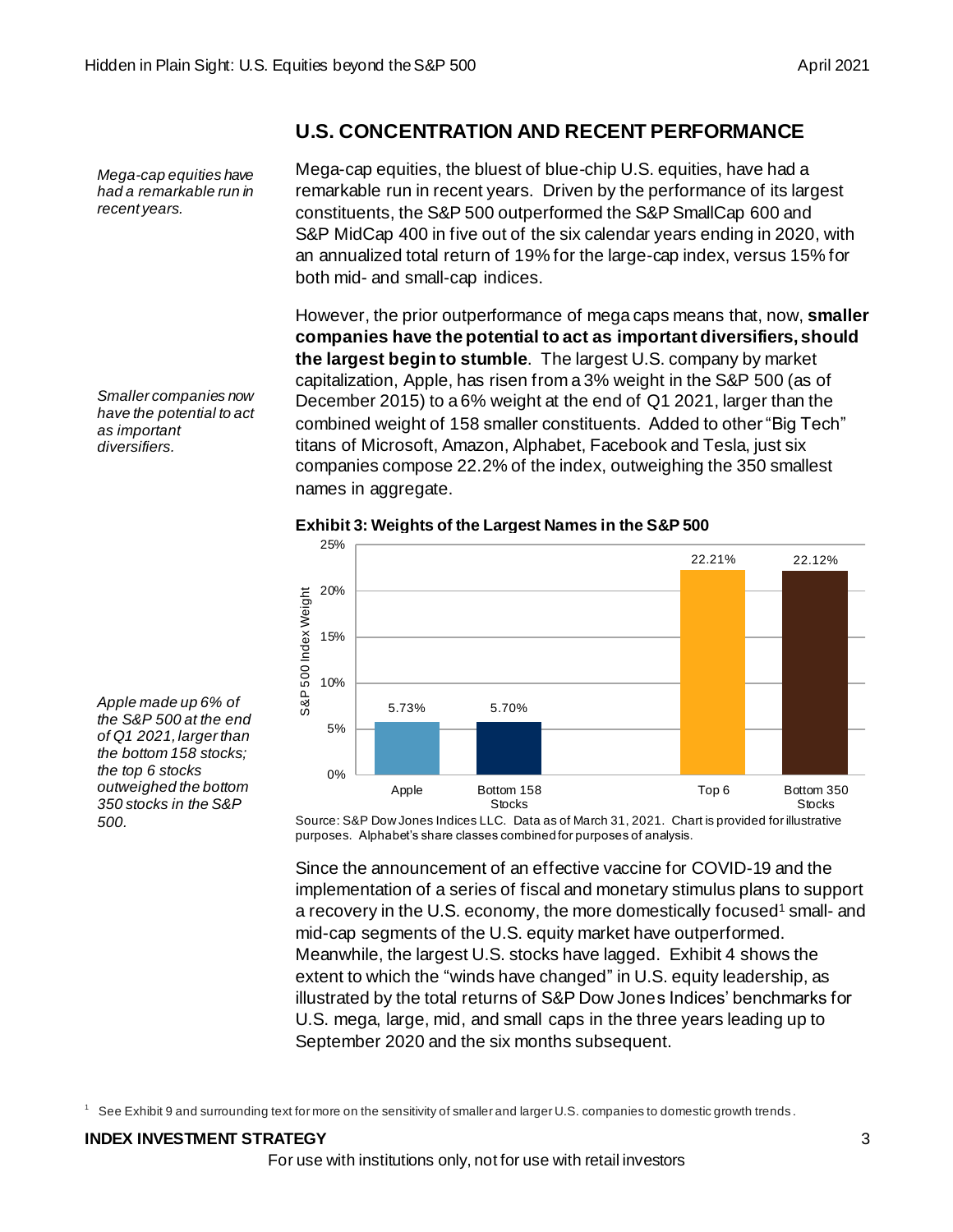70% ■ S&P 500 Top 50 ■ S&P 100 56% 60% 55% ndex Total Retum (%) Index Total Return (%) S&P 500 S&P 500 Equal Weight 49% 50% 42% 41% ■ S&P MidCap 400 ■ S&P SmallCap 600 40% 32% 30% 21% 19% 2001 16% 20% 14% 9% 10% 0% -1% -10% Prior 3 Years Past 6 Months

**Exhibit 4: Changing Winds in U.S. Equity Benchmarks**

*After news of COVID-19 vaccines, the "winds changed" for U.S. equity market caps, as small caps outperformed.*

> Source: S&P Dow Jones Indices LLC. Data as of March 31, 2021. Chart is provided for illustrative purposes. Past performance is no guarantee of future results. (Sep. 30, 2017 - Sep. 30, 2020) (Sep. 30, 2020 - Mar. 31, 2021)

*If U.S. small and mid caps continued to outperform large caps in the future, a reduction in other U.S. equity market concentrations could be one consequence.* 

If small- and mid-sized U.S. equities were to continue to outperform their larger peers in the future, a corresponding reduction in overall U.S. equity market concentrations would be one (potentially welcome) consequence. However, **it seems unlikely that international investors would be positioned to benefit**, as the next section examines in more detail.

# **UNDERREPRESENTATION OF U.S. EQUITIES IN INTERNATIONAL PORTFOLIOS**

Many investors across the world have a so-called "home bias," meaning that they invest a higher proportion of their portfolio in domestic assets than might be expected given the relative size of the international opportunity set. $^2$ 

Based on the capitalizations of the various single-country equity markets included in th[e S&P Global BMI,](https://www.spglobal.com/spdji/en/indices/equity/sp-global-bmi/#overview)<sup>3</sup> U.S. equities currently account for slightly more than half of the global stock market. Thus, if international market participants invested in proportion to capitalizations, they would allocate over half of their portfolio to U.S. stocks. In practice, most allocate less than that.

*However, it seems unlikely that international investors would be positioned to benefit.*

#### **INDEX INVESTMENT STRATEGY** 4

For use with institutions only, not for use with retail investors

<sup>2</sup> Coeurdacier, Nicolas; Rey, Hélène. "Home Bias in Open Economy Financial Macroeconomics." *Journal of Economic Literature (2013)*.

<sup>3</sup> The S&P Global BMI is a broad-based index representing the global equities market, including over 11,000 stocks from 25 developed markets and 25 emerging markets around the world.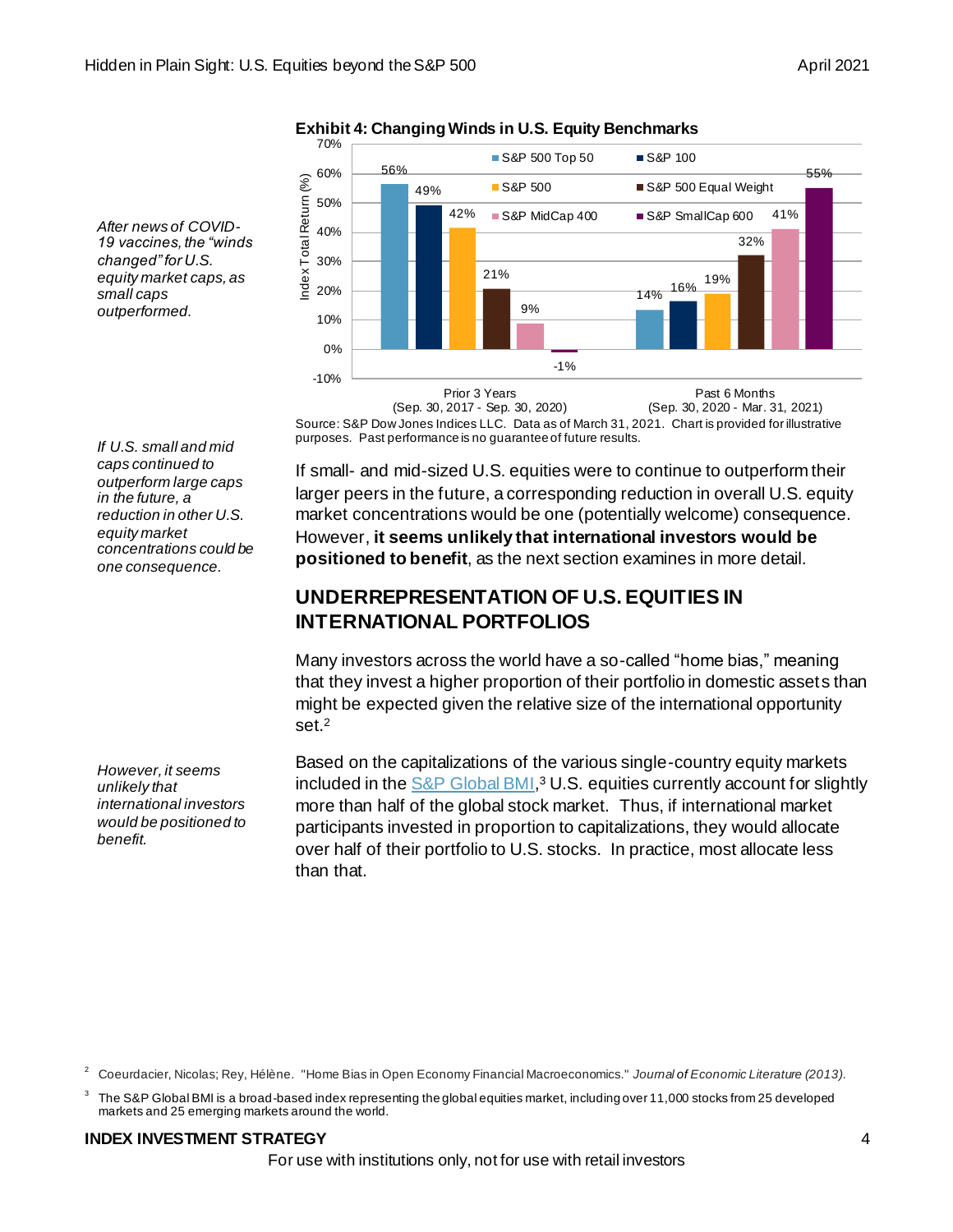Exhibit 5 provides an estimate of the aggregate percentage of their overall equity allocations made by international investors into U.S. equities, compared with the U.S. percentage of the S&P Global BMI's total capitalization as calculated on a quarterly basis since 1995.<sup>4</sup> Although international investors have increasingly participated in U.S. equities, in aggregate, they remain about 20% underweight relative to the U.S. share of global equity capitalization.

*U.S. stocks currently account for slightly more than half of the global equity market.* 



*However, most* 

*international investors are underweight.*

*European funds offer a more granular perspective on ownership.*

Source: S&P Dow Jones Indices LLC, U.S. Federal Reserve. Data from March 1995 to December 2020. Chart is provided for illustrative purposes.

Aggregate international statistics based on national account figures offer a broad perspective. Allocations to large, small, and mid-sized equities require a more narrow perspective, which may be proxied for European investors via the assets under management—and classifications—of European-domiciled funds.

Using the Morningstar Europe fund database, Exhibit 6 illustrates the allocations of assets in European-domiciled equity funds (managed actively or passively), along with their allocation to various geographic and size segments as derived from their Morningstar classification.<sup>5</sup>

For comparison, the right-hand chart of Exhibit 6 illustrates the capitalizations of each market segment within the S&P Global BMI, using Morningstar's definition of large, mid, and small caps as representing the largest 70%, the next 20%, and the smallest 10% of stocks by total segment capitalization, respectively.

<sup>4</sup> The estimate of international equity allocations is made by comparing data on foreign ownership reported in U.S. national accounts compared with the capitalizations of S&P DJI's ex-U.S. global indices. See Appendix B for details.

<sup>5</sup> See Appendix B for more details on the allocation of fund assets to size and geographic categories.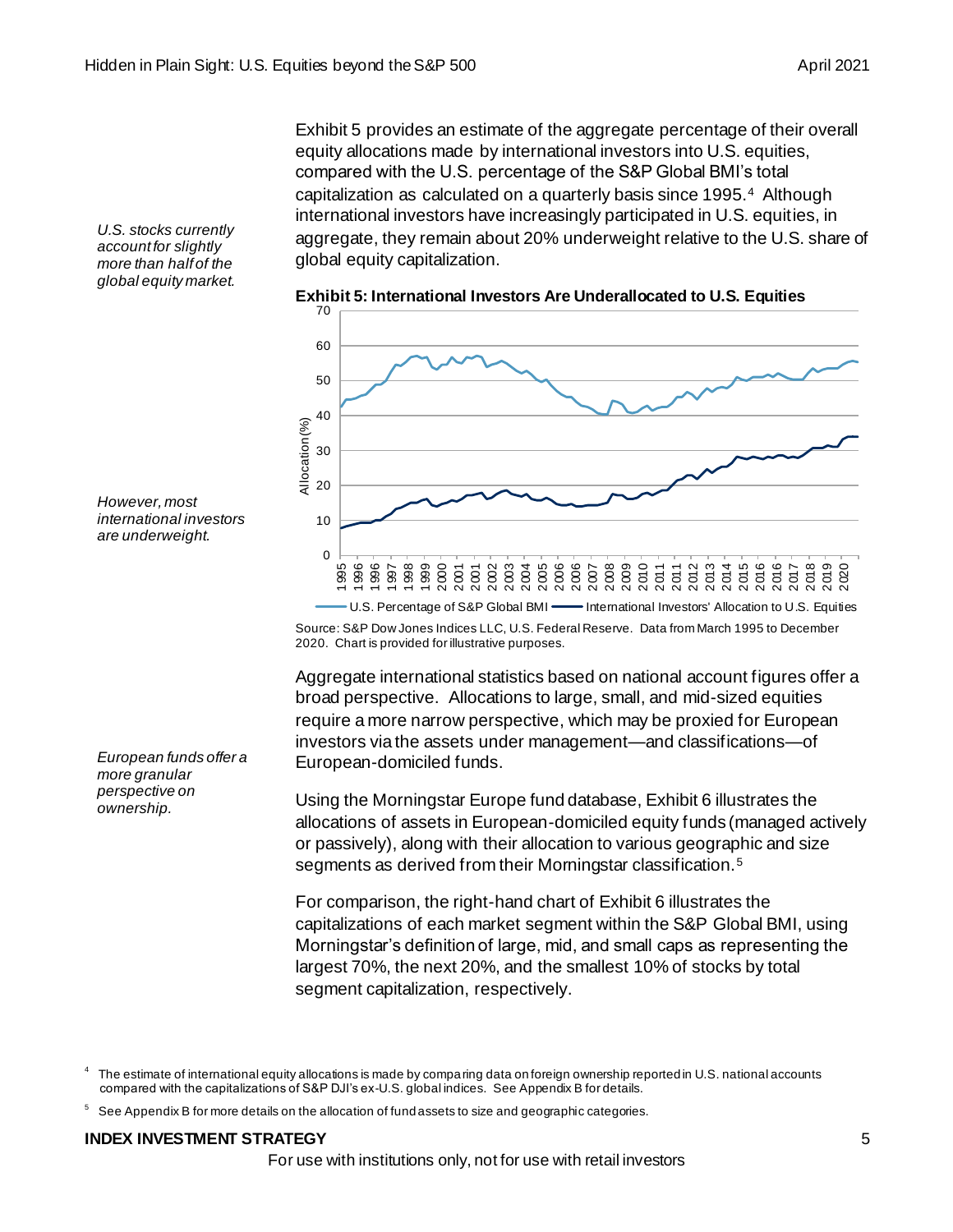

*U.S. equities appear to be underweighted in aggregate by European fund investors.*

> Source: S&P Dow Jones Indices LLC, Morningstar. Data as of Dec. 31, 2020. Charts are provided for illustrative purposes. See Appendix B for details on how fund assets were assigned to the respective categories. Equity capitalizations based on Morningstar's definition of large, mid, and small caps as representing the largest 70%, the next 20%, and the smallest 10% of stocks by total segment capitalization, respectively.

> Exhibit 6 shows that European funds have allocated about 36% in aggregate to all U.S. equities, a similar figure to that of all international investors displayed in Exhibit 5 and still roughly 20% below their global weight. Furthermore, **within U.S. equities, a disproportionate share has been allocated to large-cap funds. Mid-cap and small-cap equities appear to be overlooked in comparison**, with their combined allocations amounting to about 2%, compared with a 17% aggregate weight of U.S. small and mid caps in the global stock market.

> In summary, U.S. equities appear to be underweighted in aggregate by international investors, and small- and mid-cap U.S. equities are particularly underrepresented in the assets of European funds relative to their native market size. **This presents a potential opportunity for international investors to gain access to an otherwise significant market that has been relatively overlooked by their peers**.

*Of what little allocations have been made to U.S. equities, a disproportionate majority has been made to large-cap funds.*

*Small- and mid-cap U.S. equities are particularly underrepresented in the assets of European funds, relative to their native market size.*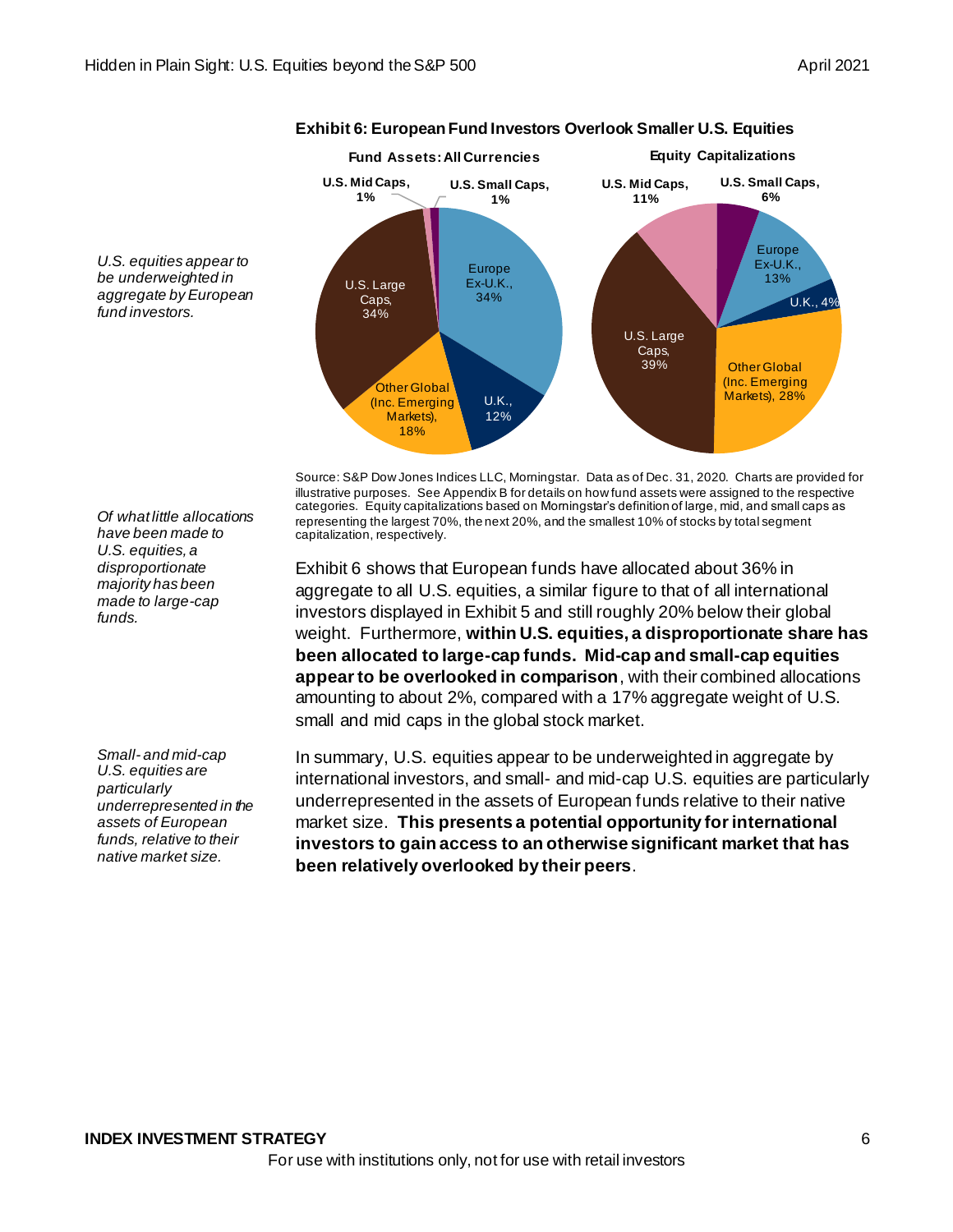*The S&P Composite 1500 combines the S&P 500, the S&P MidCap 400, and the S&P SmallCap 600.*

*The S&P Composite 1500's methodology requires a company to be profitable at the point of inclusion.*

## **THE LARGE-, MID-, AND SMALL-CAP SEGMENTS OF THE S&P COMPOSITE 1500®**

Providing an underlying universe for a range of benchmark indices representing the U.S. equities market, th[e S&P Composite 1500](https://spdji.com/indices/equity/sp-composite-1500) combines the S&P 500, S&P MidCap 400, and S&P SmallCap 600. Together, the S&P Composite 1500 covers approximately 90% of the current total U.S. equity market capitalization of USD 35 trillion.<sup>6</sup>

Exhibit 7 illustrates the capitalization of each index in the context of the total universe of float-weighted U.S. equities (as represented by the S&P Total [Market Index\)](https://www.spglobal.com/spdji/en/indices/equity/sp-total-market-index-tmi/#overview), along with the capitalizations of those stocks included in each index, and those excluded from the S&P Composite 1500.

## **Exhibit 7: S&P Composite 1500 Coverage of the Total U.S. Equities Market**



Source: S&P Dow Jones Indices LLC. Data as of December 2020. Chart is provided for illustrative purposes.

Every index is not created equal. The "other" 10% in Exhibit 7 does not just include stocks that are too small to join the S&P Composite 1500; in fact, those companies only aggregate to 1% of the total capitalization excluded. In order to be included in the S&P Composite 1500, companies must meet the criteria described in the published methodology.<sup>7</sup> Among other requirements, **the methodology requires a company to be profitable at the point of inclusion**, a condition that has historically proved particularly important to the performance of the mid- and small-cap indices.<sup>8</sup> The S&P 500, S&P MidCap 400, and S&P SmallCap 600 are also limited to a fixed

*The profitability criterion has historically proved beneficial to performance.*

#### <sup>6</sup> Data as of Dec. 31, 2020.

S&P DJI's U.S. Equity Index Methodology is available a[t https://spdji.com/documents/methodologies/methodology-sp-us-indices.pdf](https://spdji.com/documents/methodologies/methodology-sp-us-indices.pdf); a summary of the key requirements is provided in Appendix C.

Comparisons of S&P DJI's small- and mid-cap indices to other benchmarks and the importance of earnings criteria to their historical outperformance are considered in ["A Tale of Two Small-Cap Benchmarks: 10 Years Later](https://www.spglobal.com/spdji/en/research/article/a-tale-of-two-small-cap-benchmarks-10-years-later/)" an[d "The S&P MidCap 400: Outperformance](https://www.spglobal.com/spdji/en/research/article/the-sp-midcap-400-outperformance-and-potential-application/)  [and Potential Applications](https://www.spglobal.com/spdji/en/research/article/the-sp-midcap-400-outperformance-and-potential-application/).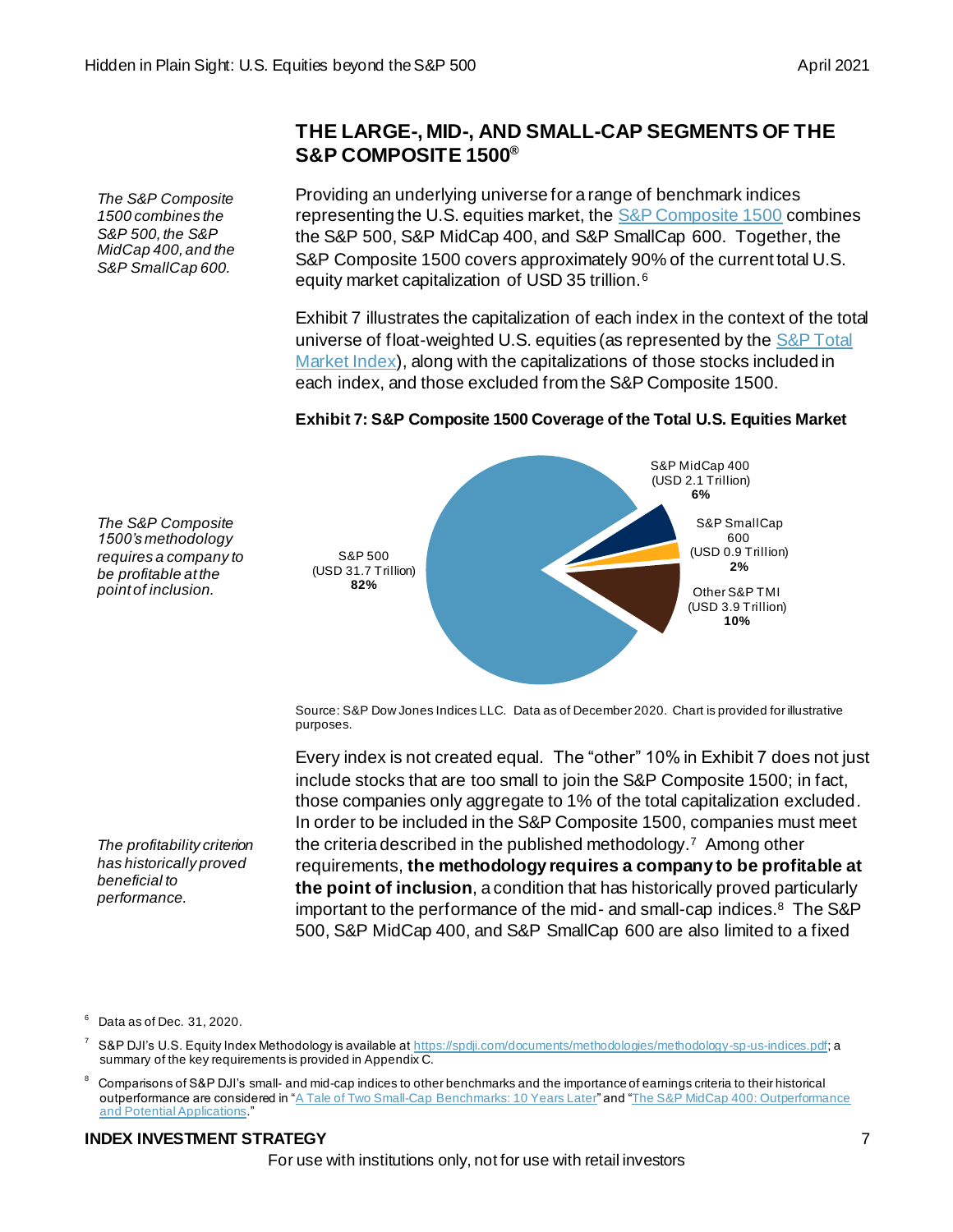*The S&P MidCap 400 and S&P SmallCap 600 represent a significant piece of the global equity markets…*

number of companies, as their names suggest, so even if its stock meets all the requirements, it may not be included.

Even though they exclude some stocks that might otherwise be eligible, **the S&P MidCap 400 and S&P SmallCap 600 still represent a significant piece of the global equity markets**. Their combination is comparable in size to that of the S&P United Kingdom BMI-S&P DJI's broad-based index for the world's fourth-largest equity market—while the total capitalization of the S&P MidCap 400 and S&P SmallCap 600 is comparable to that of several other major economies, as illustrated in Exhibit 8.

#### **Exhibit 8: The S&P SmallCap 600 and S&P MidCap 400 Represent Equity Segments Comparable to Those of Major Economies**



*…with their combination being comparable in size to that of the S&P United Kingdom BMI.*

*Smaller companies have traditionally been supposed to offer fertile grounds for stock pickers.*

*However, the historical record of actively managed funds tracking mid- and smallsized U.S. companies does not suggest that outperformance is easy.*

Source: S&P Dow Jones Indices LLC. Data as of December 2020. Chart is provided for illustrative purposes.

## **INDEXING WORKS BEYOND LARGE CAPS**

When considering an allocation to any market segment, a choice must be made between actively engaging in security selection (targeting the best prospects) and selecting a broad exposure—such as might be delivered by an index-tracking portfolio.

Smaller companies have traditionally been supposed to offer fertile grounds for stock pickers. One argument made in support of this is that a relative lack of analyst coverage provides managers with potential informational advantages, provided they are willing to conduct their own research. However, the costs of researching and trading individual small stocks can be high, and the historical record of actively managed portfolios and funds tracking mid-sized and smaller U.S. companies does not suggest that outperformance is easy.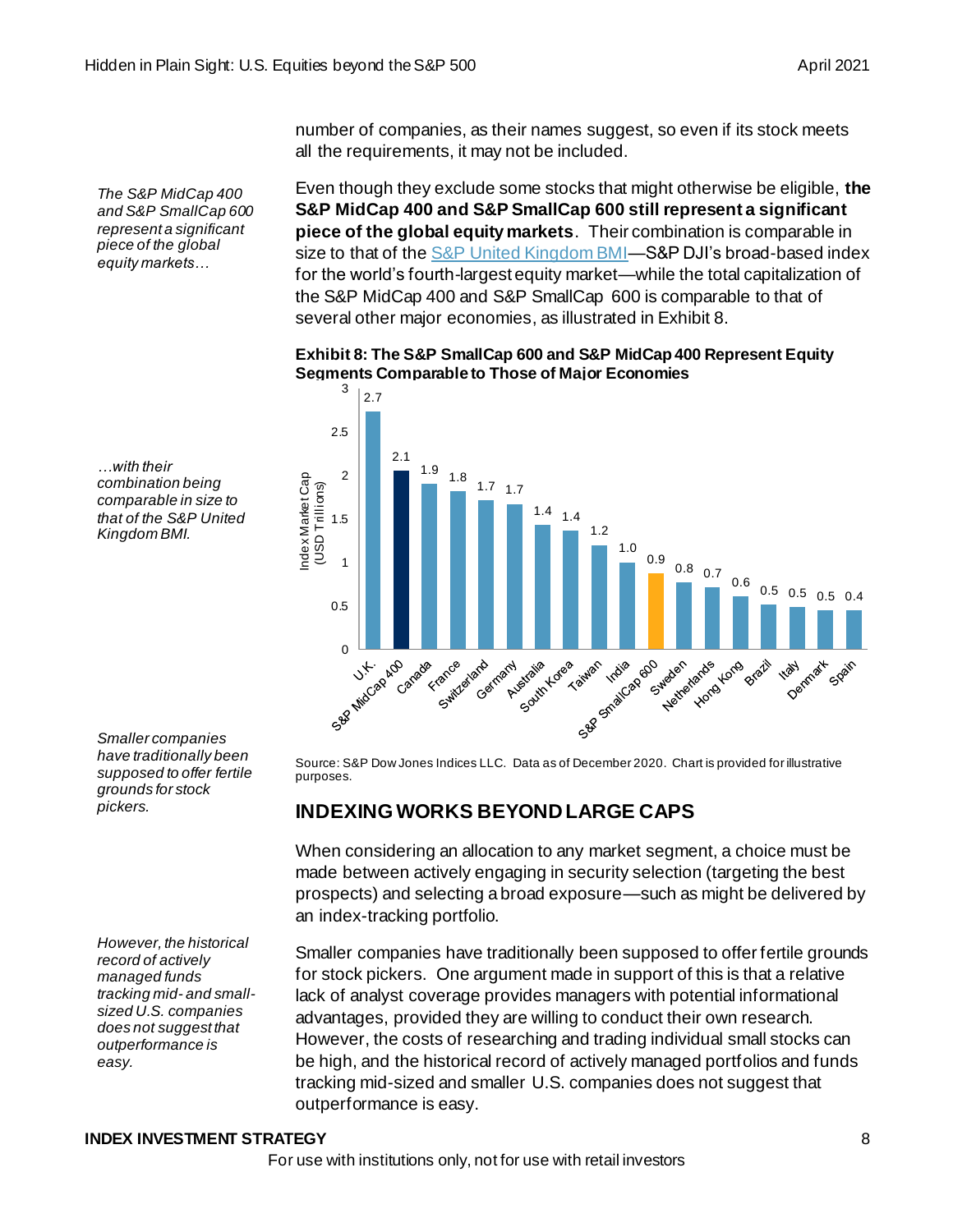Exhibit 9 illustrates some summary figures taken from the most recent SPIVA® (S&P Index Versus Active) U.S. Scorecard, which tracks the performance of actively managed mutual funds in the U.S. compared with a relevant benchmark.<sup>9</sup> Over the 3-, 5-, 10-, and 20-year periods ending in December 2020, whether focused on large-, small-, or mid-cap stocks, underperformance was more likely than outperformance.



## **Exhibit 9: A Majority of Actively Managed Funds Underperformed S&P DJI's U.S. Equity Benchmarks**

*A passive investment linked to S&P DJI's U.S. equity benchmarks for small- and mid-cap equities would have historically delivered better-than-average performance.*

*These results are not statistical oddities. They occur for good reasons, which are likely to persist.*

Source: S&P Dow Jones Indices LLC. Data as of December 2020. Past performance is no guarantee of future results. Charts are provided for illustrative purposes. All Small-Cap Funds All Mid-Cap Funds All Large-Cap Funds All Multi-Cap Funds

Of course, *some* active funds outperformed. However, finding the potentially few active managers who will do so in the future can be a challenging task.<sup>10</sup> Provided that the indices could be tracked at a relatively low cost, **a passive investment linked to S&P DJI's U.S. equity benchmarks for small- and mid-cap equities would have historically delivered better-than-average performance**, likely to qualify among the top quartile of active funds over the 10- or 20-year time horizon.

The relatively high long-term underperformance rate of actively managed U.S. small- and mid-cap funds is not unusual, or even unexpected. Similar reports produced by S&P DJI for other periods and geographies have offered similar results.<sup>11</sup> **These results are not statistical oddities. They occur for good reasons, which are likely to persist.**<sup>12</sup>

We use the SPIVA U.S. Scorecard instead of the SPIVA Europe Scorecard because there are remarkably few European-domiciled actively managed funds focused on small- and mid-sized U.S. equities (cf. Exhibit 3). Where there is sufficient data—in particular for pan-U.S. equity funds domiciled in Europe—the record of active management is similar. See the lates[t SPIVA U.S. Scorecard](https://www.spglobal.com/spdji/en/spiva/article/spiva-us/), SPIVA Institutional [Scorecard,](https://www.spglobal.com/spdji/en/spiva/article/institutional-spiva-scorecard/) an[d SPIVA Europe Scorecard](https://www.spglobal.com/spdji/en/spiva/article/spiva-europe) for more details, and learn more about SPIVA at: https://www.spglobal.com/spdji/en/spiva/#/.

 $^{\rm 10}$  S&P DJI's Persistence Scorecards show that past outperformance appears to be a particularly unreliable guide to picking funds that will outperform in the future. The latest scorecard is available at https://www.spglobal.com/spdji/en/spiva/article/us-persistence-scorecard/.

Similar reports produced by S&P DJI for the U.S., Canada, India, Asia, Australia, Japan, South Africa, and Latin America fund markets have offered similar results. The reports may be found at https://www.spglobal.com/spdji/en/spiva/#/.

<sup>&</sup>lt;sup>12</sup> Anu Ganti and Craig J. Lazzara, ["Shooting the Messenger,](https://www.spglobal.com/spdji/en/documents/research/research-shooting-the-messenger.pdfhttps:/spindices.com/indexology/core/shooting-the-messenger)" S&P DJI, December 2017.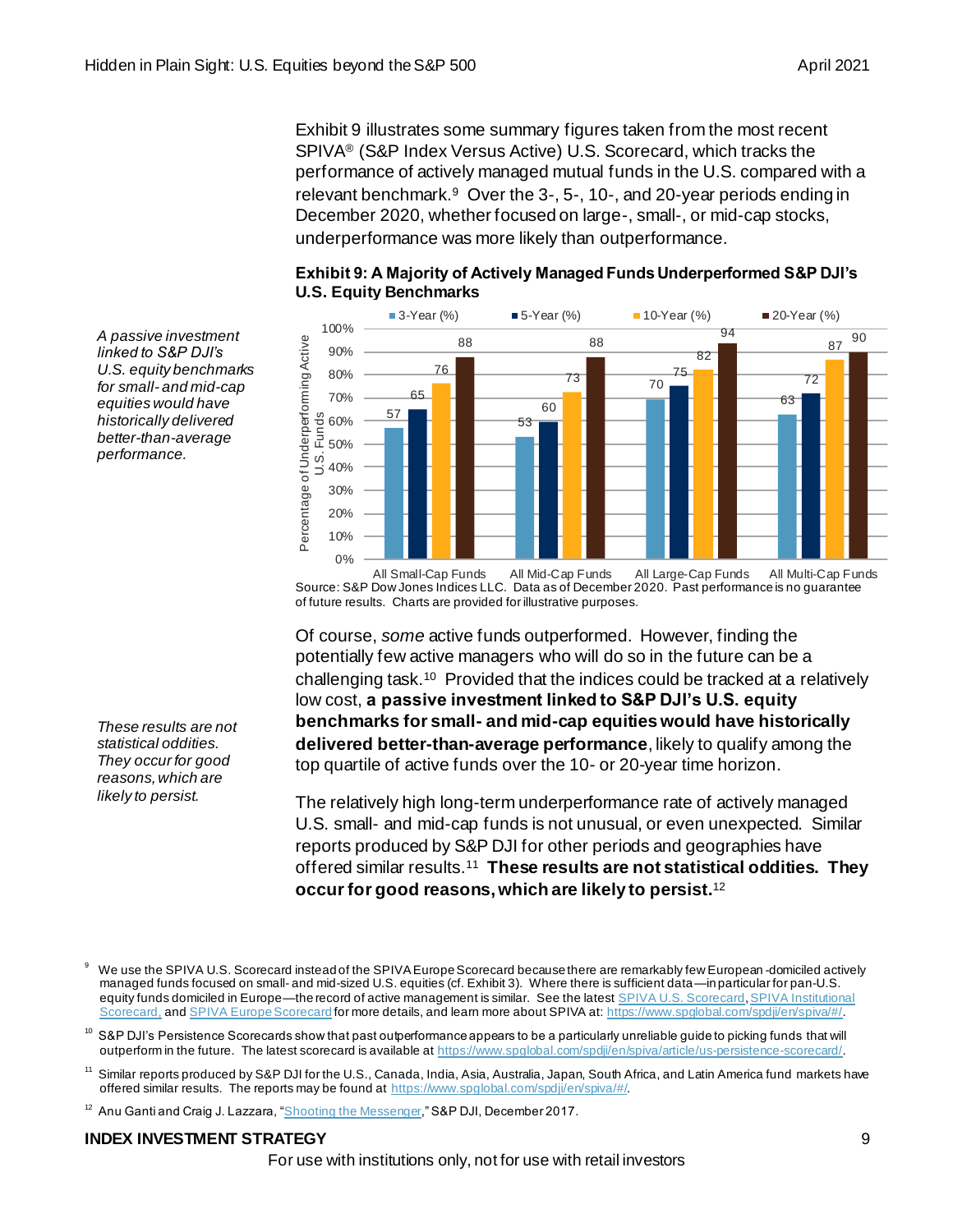*The costs of trading small stocks are typically higher than the cost of trading large stocks…*

*…but the costs of trading products tracking the S&P MidCap 400 and S&P SmallCap 600 can be less than would be supposed from their less-liquid constituents.*

*A broad ecosystem of investors tracking the same index can help reduce costs of establishing passive exposure in the mid- and small-sized segments.*

## **ACCESSING AND TRADING PRODUCTS LINKED TO THE S&P MIDCAP 400 AND S&P SMALLCAP 600**

One cannot invest in an index, but the cost of replicating indices has fallen along with increasing competition from asset managers to offer passive exposures. An increasing range of index funds, futures, and ETFs continue to bring the notion of an investable index closer to a practical reality, and they typically carry lower costs than actively managed funds.

The costs of trading small stocks are typically higher than the costs of trading large stocks, but **the costs of trading products tracking the S&P MidCap 400 and S&P SmallCap 600 can be less than would be supposed from their less-liquid constituents**. For example, an S&P DJI research report estimated that over USD 1 trillion in economic exposure was traded in products linked to the S&P MidCap 400 in the 12 months ending June 2019.<sup>13</sup> This corresponds to about USD 4 billion in average daily trading volume in products tracking the mid-cap index; by comparison, the average S&P MidCap 400 *constituent* had a daily traded value of USD 125 million over the same period.

A broad ecosystem of market participants tracking the same index can help reduce the costs of establishing passive exposure in the mid- and smallsized segments. European investors can choose to invest in locally domiciled ETFs tracking the S&P SmallCap 600 or S&P MidCap 400 and compare their performance to the underlying index, as well as to futures, options, and ETFs listed and traded globally.

 $13$  The values traded in products linked to various indices, and a discussion of the ecosystem that connects trading in products tracking the same indices, may be found in ["A Window on Index Liquidity](https://www.spglobal.com/spdji/en/research/article/a-window-on-index-liquidity-volumes-linked-to-sp-dji-indices/)" (S&P DJI, 2019). Trading volumes in the average S&P MidCap 400 constituent sourced from Bloomberg LLC for the period June 2018-June 2019.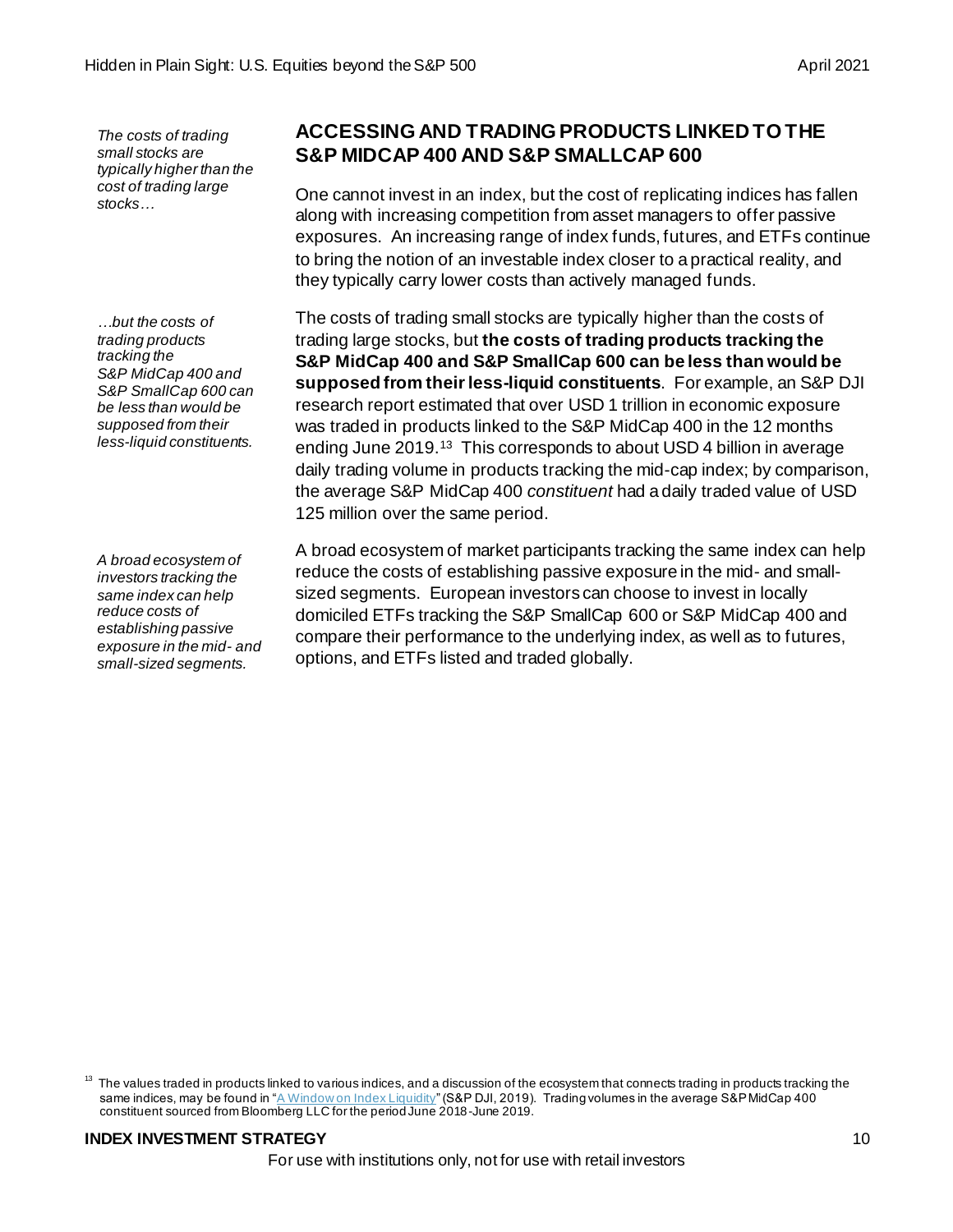## **DIFFERENTIAL RETURNS FROM SMALL AND MID CAPS**

*S&P DJI's U.S. large-, mid-, and small-cap indices often display correlated performances, but their returns are far from identical.*

Since they represent baskets of stocks from the same country, S&P DJI's U.S. large-, mid-, and small-cap indices often display correlated performances. However, their returns are far from identical; for example, in 6 of the past 26 years, at least one of the three indices gained while another declined.<sup>14</sup> **Over the long term, the S&P MidCap 400 and S&P SmallCap 600 outperformed the S&P 500, but the smaller-cap indices displayed higher volatility.**

Exhibit 10 offers summary performance statistics for the three indices—with figures reported for price and total return indices (including reinvested dividends) in British pounds, euros, and U.S. dollars. Corresponding statistics for the S&P United Kingdom BMI an[d S&P Europe 350](https://www.spglobal.com/spdji/en/indices/equity/sp-europe-350/#overview)<sup>®</sup> are included for purposes of comparison.

| Exhibit 10: U.S. Small- and Mid-Cap Indices 26-Year Outperformance |                    |                          |                                |       |                         |  |  |
|--------------------------------------------------------------------|--------------------|--------------------------|--------------------------------|-------|-------------------------|--|--|
| <b>BRITISH POUND</b>                                               | <b>S&amp;P 500</b> | S&P<br><b>MIDCAP 400</b> | S&P<br>SMALLCAP 600 EUROPE 350 | S&P   | <b>S&amp;P U.K. BMI</b> |  |  |
| Price Return<br>(Annualized, %)                                    | 9.09               | 11.52                    | 11.12                          | 5.10  | 3.53                    |  |  |
| <b>Total Return</b><br>(Annualized, %)                             | 11.20              | 13.10                    | 12.35                          | 8.42  | 7.37                    |  |  |
| Volatility<br>(Annualized, %)                                      | 15.23              | 17.68                    | 18.95                          | 15.69 | 13.56                   |  |  |
| Total Return/Volatility<br>(Annualized)                            | 0.74               | 0.74                     | 0.65                           | 0.54  | 0.54                    |  |  |
| <b>EURO</b>                                                        |                    |                          |                                |       |                         |  |  |
| Price Return (%)                                                   | 8.82               | 11.23                    | 10.83                          | 4.84  | 3.27                    |  |  |
| Total Return (%)                                                   | 10.92              | 12.82                    | 12.07                          | 8.15  | 7.10                    |  |  |
| Volatility (%)                                                     | 16.08              | 18.24                    | 19.61                          | 15.58 | 14.88                   |  |  |
| Return/Volatility                                                  | 0.68               | 0.70                     | 0.62                           | 0.52  | 0.48                    |  |  |
| <b>U.S. DOLLAR</b>                                                 |                    |                          |                                |       |                         |  |  |
| Price Return (%)                                                   | 8.57               | 10.98                    | 10.58                          | 4.60  | 3.03                    |  |  |
| Total Return (%)                                                   | 10.67              | 12.56                    | 11.81                          | 7.90  | 6.85                    |  |  |
| Volatility (%)                                                     | 15.02              | 17.65                    | 19.18                          | 17.50 | 16.12                   |  |  |
| Return/Volatility                                                  | 0.71               | 0.71                     | 0.62                           | 0.45  | 0.43                    |  |  |

Source: S&P Dow Jones Indices LLC. Data from December 1994 to March 2021. Past performance is no guarantee of future results. Table is provided for illustrative purposes and reflects hypothetical historical performance. Please see the Performance Disclosure at the end of this document for more information regarding the inherent limitations associated with back-tested performance.

<sup>14</sup> Source: S&P Dow Jones Indices LLC. Data from 1994 to 2020. Index performance based on annual total return in USD. The corresponding statistics are 7 and 6 of the past 26 years for British pounds and euros, respectively.

## **INDEX INVESTMENT STRATEGY** 11

*Over the long term, the S&P MidCap 400 and the S&P SmallCap 600 outperformed the S&P 500, but the smallercap indices displayed higher volatility.*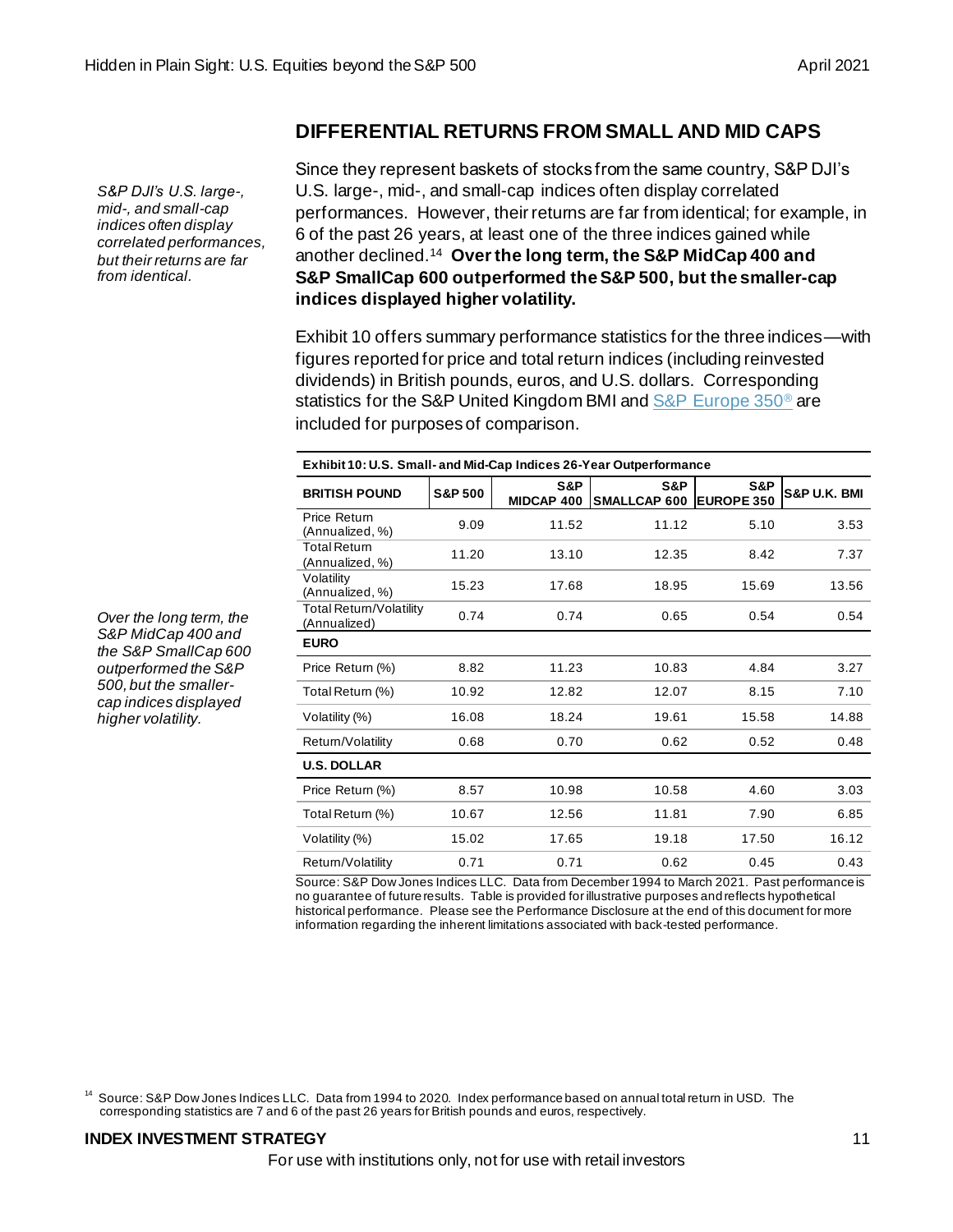**Smaller companies face different challenges and opportunities to large companies**. Traditionally, smaller companies have attracted investors seeking the potential for higher growth, albeit potentially at a higher risk of failure. The largest companies are less at risk of disappearing overnight, but they may have more limited growth prospects. The "small size effect," or "size factor," has long been of interest to academics and is now a common variable in equity risk models.<sup>15</sup> However, **the performance of S&P DJI's indices rely on more than just their size**.

Over their history, the performances of the S&P MidCap 400 and S&P SmallCap 600 have been distinguished from those of large-cap indices and other mid- or small-cap indices by several key return drivers, including the following.

- The requirement to be profitable gives S&P DJI's U.S. index constituents **a persistent tilt toward most definitions of a "quality" factor**. 16
- The S&P SmallCap 600 and S&P MidCap 400 have **different sector allocations** than the S&P 500. Currently, the large-cap index has had a higher weight in Information Technology, while the small- and mid-cap indices have higher weights in the Industrials, Financials, and Real Estate sectors. 17
- **Companies in the S&P 500 are more international** and usually generate a higher proportion of revenues from international sales compared with mid and small caps.<sup>18</sup>
- Because it is capitalization weighted and because company sizes tend to have an uneven distribution, large-cap indices such as the S&P 500 can become relatively concentrated. In comparison, **the mid- and small-cap indices are more diversified**. 19

Of course, while diversification may sometimes be called "the only free lunch" in investing, concentration is not *always* a bad thing. Of all major benchmarks, the S&P 500 was one of the best performing in 2019 and

## **INDEX INVESTMENT STRATEGY** 12

#### *companies have attracted investors seeking the potential for higher growth, albeit potentially at a higher risk of failure.*

*Traditionally, smaller* 

*The S&P SmallCap 600 and S&P MidCap 400 have higher weights in Industrials, Financials, and Real Estate and are underweight Info Tech relative to the S&P 500.*

*Mid- and small-cap indices are more diversified than the S&P 500.*

The so-called "size effect" was first identified in Banz, Rolf W. "The Relationship between Return and Market Valu e of Common Stocks," *Journal of Financial Economics* (1981). More famously, Eugene Fama and Kenneth French used company size along with two other variables (value and market exposure) to begin a long debate on rewarded factors in equities. Among more rece nt examples of papers on the size effect, Asness, Clifford, et al. "Size Matters, if You Control Your Junk," *Journal of Financial Economics* (2018), is pertinent, given the inclusion of profitability criteria in S&P DJI's U.S. indices.

 $16$  Factor and sector exposures in the S&P MidCap 400 and S&P SmallCap 600 are examined in Bellucci, Preston, and Soe (The S&P MidCap 400: Outperformance and Potential Applications) and Brzenk, Hao, and Soe (A Tale of Two Small-Cap Benchmarks: 10 Years Later), op cit.

<sup>&</sup>lt;sup>17</sup> S&P DJI's monthl[y U.S. Sector Dashboard](https://www.spglobal.com/spdji/en/documents/performance-reports/dashboard-us-sector.pdf) provides a summary of the latest sector weights in each index.

<sup>&</sup>lt;sup>18</sup> Brzenk, Phillip. ["How Global Are the S&P 500, the S&P MidCap 400, and the S&P SmallCap 600 Style Indices](https://www.indexologyblog.com/2018/02/28/how-global-are-the-sp-500-the-sp-midcap-400-and-the-sp-smallcap-600-style-indices)." Indexology® Blog (2018).

<sup>&</sup>lt;sup>19</sup> Cf. Edwards, T., Lazzara, C., Preston, H., and Pestalozzi, O. ["Outperformance in Equal Weight Indices](https://www.spglobal.com/spdji/en/documents/research/research-outperformance-in-equal-weight-indices.pdf)." S&P Dow Jones Indices (2018).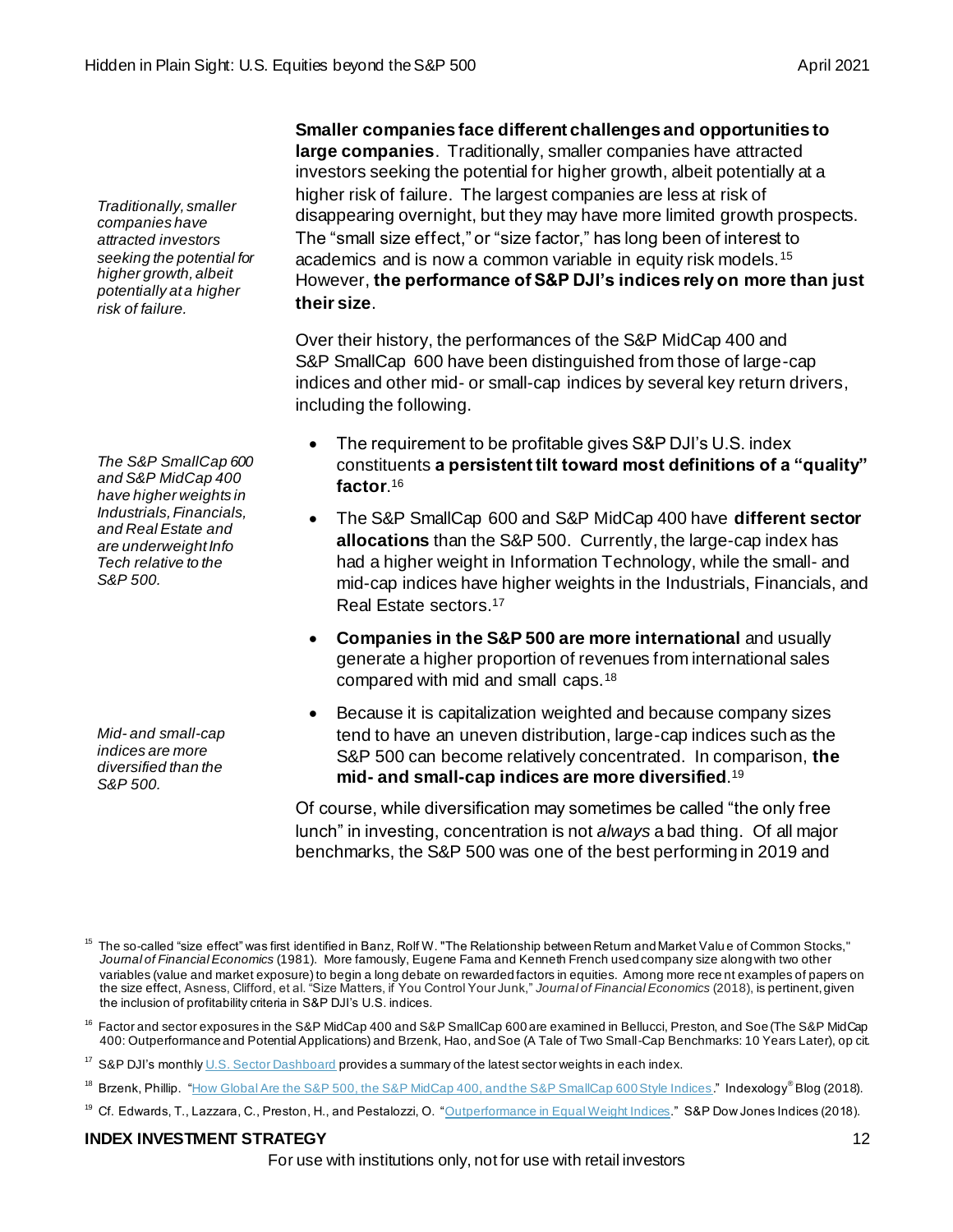early 2020 in part because of its relatively large weights in a few names.  $^{20}$ On the other hand, an averaging out of single-company risk may be another reason why the smaller-cap indices can show higher correlations to broader economic data, which might be preferred by investors taking a "macro" perspective.

Exhibit 11 shows the historical correlations between three-year quarterly U.S. GDP growth and the total returns of the S&P 500, S&P SmallCap 600, and S&P MidCap 400. It also shows the correlation to the components of domestic product contributed by private investment and consumption and for reference—the aggregate percentage of index constituent sales made domestically.





Source: S&P Dow Jones Indices LLC, U.S. Bureau of Economic Analysis, FactSet GeoRev database. Data from December 1994 to December 2020. Past performance is no guarantee of future results. Percentage of domestic sales calculated via index-weighted average among constituents. Chart is provided for illustrative purposes.

One reason why international investors maintain investments in U.S. equities is to benefit from U.S. economic growth, which has remained firmer in comparison with other developed and emerging markets in recent years, and may outpace peers again as the unique conditions of the pandemic recede into history. **The mid- and small-cap sections may offer more direct exposure to domestic growth than the larger stocks**.

## **INDEX INVESTMENT STRATEGY** 13

*Smaller-cap indices can show higher correlations to broader economic data, which might be preferred by investors taking a "macro" perspective.*



<sup>&</sup>lt;sup>20</sup> The importance of large-cap outperformance in 2019 is examined in Bennet, Chris. ["From 'Hard to Beat' to Nigh-On Impossible.](file:///C:/Users/sherifa_issifu/AppData/Local/Microsoft/Windows/INetCache/Content.Outlook/GRT95P3B/From%20‘Hard%20to%20Beat’%20to%20Nigh-On%20Impossible)" Indexology Blog (2020). Edwards, T. and Lazzara, C. ["Fooled by Conviction](https://spdji.com/documents/research/research-fooled-by-conviction.pdf)." S&P Dow Jones Indices (2016) offers cautions regarding the potential risks from concentration.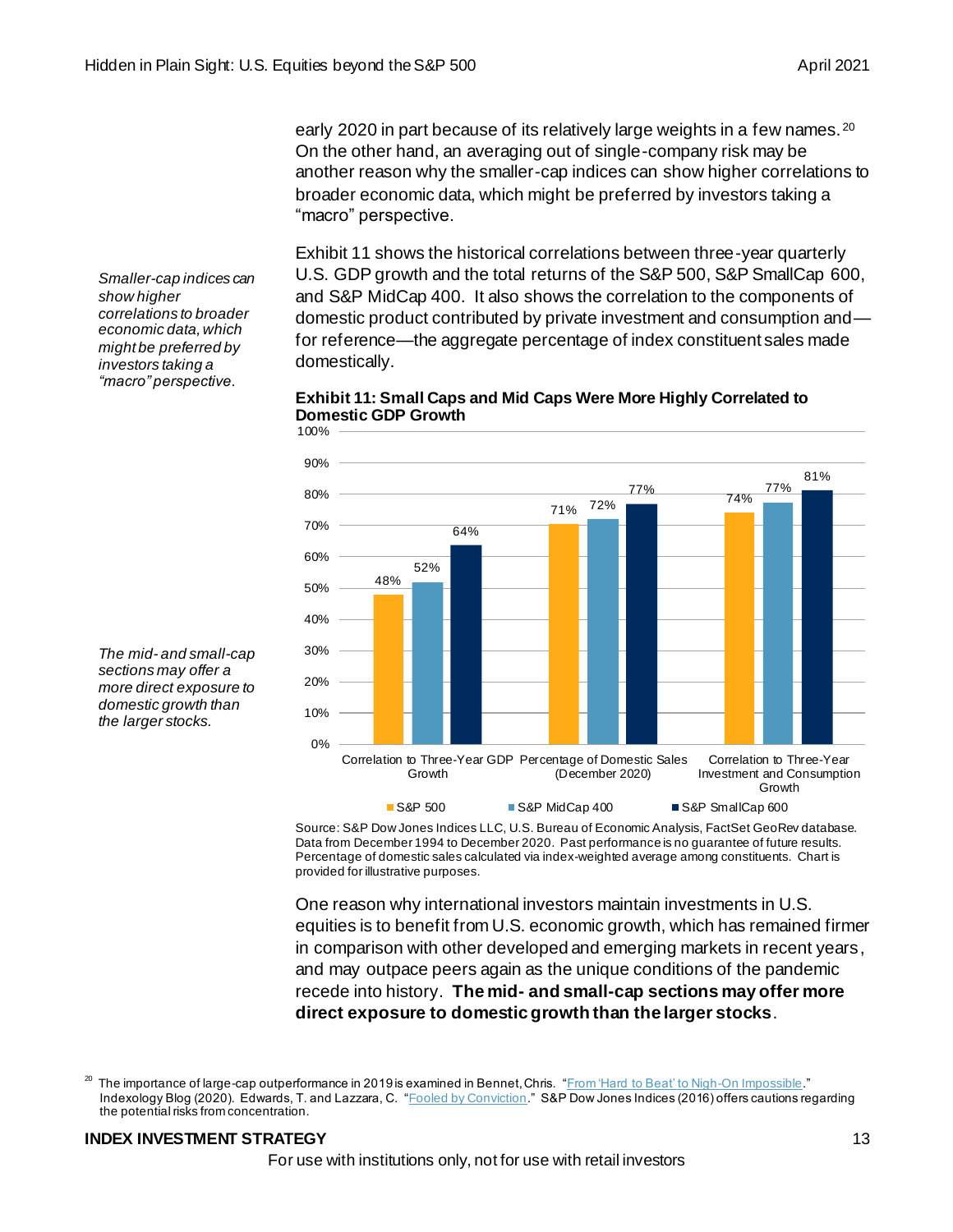## **CONCLUSIONS**

*Smaller U.S. companies may add diversification to a portfolio and may have higher growth potential.*

*Higher costs may have prevented international investors from exploring this option.* 

*S&P DJI's indices provide the basis for a range of investment products, including ETFs, futures, and index funds.* 

International investors have long participated in the U.S. stock market, and it is natural that their attention might be biased toward larger, more famous companies and benchmarks. Companies without the blue-chip classification generally have higher risks, but may have a higher potential for growth, and a more domestic focus. For an investor already owning a portfolio of larger U.S. companies, **investing further down the size scale may offer a way to participate in growth and to improve diversification**.

Historically, the higher costs of investing in smaller companies may have prevented international investors from exploring further. Another reason may have been the disappointing performance of actively managed funds in the small- and mid-cap categories. These issues may be addressed with an index-based approach; **as low-cost, passive solutions become available, high-cost active management becomes an option, instead of a necessity**.

Small- and mid-sized companies have distinct characteristics, as do their benchmarks. The S&P MidCap 400 and S&P SmallCap 600 offer the basis for a range of investment products, including ETFs, futures, and index funds. The wide range of market participants using these products brings scrutiny to the underlying index and allows investors to benchmark their experience against an array of alternatives. **Ultimately, these indices may help international investors to explore more of the U.S. stock market**.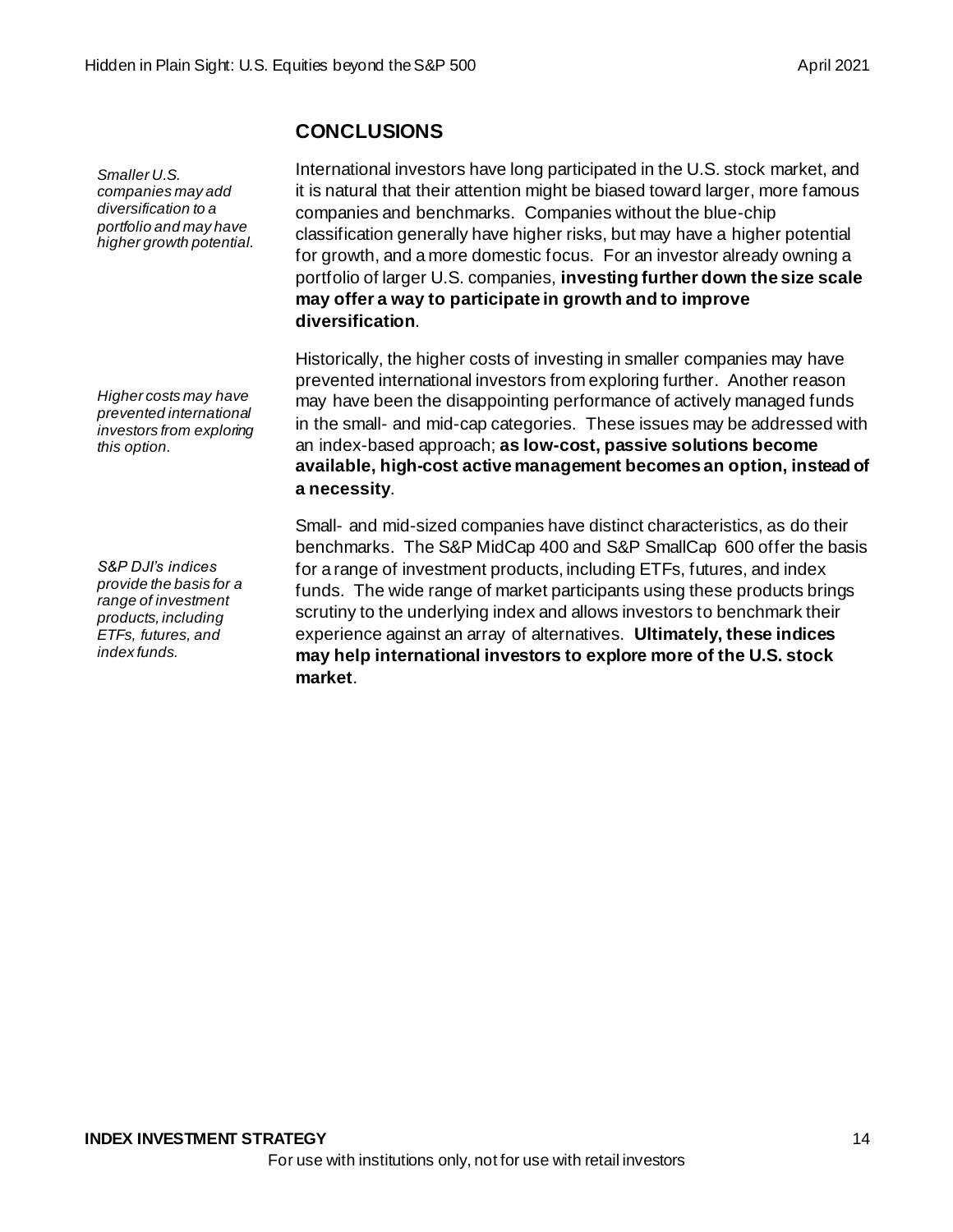# **APPENDIX A: NOTES FOR EXHIBIT 5**

U.S. government data on international capital flows may be combined with S&P DJI's index capitalizations to make an estimate of the average non-U.S. investor's percentage allocation to U.S. equities.

The value of total, direct ownership of U.S. stocks by the rest of the world was reported by the U.S. government in its national accounts at USD 10.6 trillion as of Q4 2020.<sup>21</sup> The value of foreign equity holdings by U.S. investors, also reported in the national accounts, was USD 10.5 trillion.

Calculating the "average" international investor's percentage allocation to U.S. stocks requires us to compare these figures with the total capitalization of global equities in and outside the U.S.

The total capitalization of all non-U.S. stocks in the S&P Global BMI was USD 31.2 trillion at the end of Q4 2020, of which we may estimate that U.S. investors owned a total of USD 10.5 trillion, using the national account figure.<sup>22</sup>

Subtracting U.S. ownership leaves a total of USD 20.7 trillion in equities held by non-U.S. investors in non-U.S. equities, from which we may deduce an estimate for the average U.S. equity allocation held by international investors of 34%. Extending the calculation back quarterly provides the series in Exhibit 5.

<sup>&</sup>lt;sup>21</sup> Source: "Financial Accounts of the United States", U.S. Federal Reserve.

 $22$  The USD 10.5 trillion includes direct ownership of international shares and shares in international investment funds.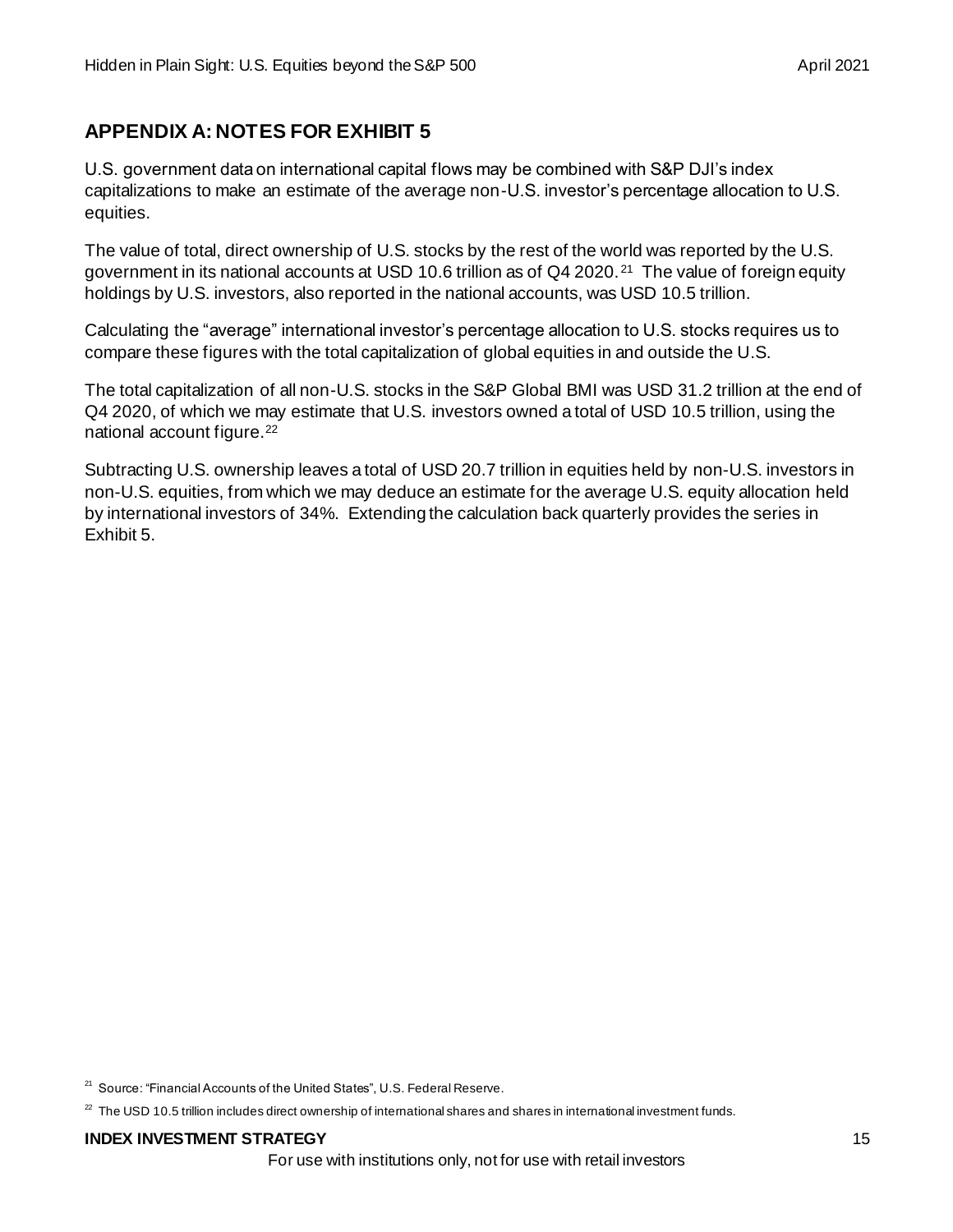# **APPENDIX B: NOTES FOR EXHIBIT 6**

In order to construct Exhibit 6 (and Exhibit 1, which highlights selected statistics from Exhibit 6), we first obtained assets under management and fund categorizations for all equity funds available in Europe from Morningstar, LLC as of Dec. 31, 2020. Each fund's assets were converted into a common currency, and the assets of each fund were allocated to or distributed proportionally as appropriate across the categories of the exhibit according to the fund classification. For example, a fund classified as a Denmark Equity fund would have its assets entirely assigned to the "Europe Ex-U.K." category. In cases where the fund classification covered multiple geographies and size classifications (e.g., broadbased Global Equity funds), the assets were distributed into geographies according to the weight of each region in the S&P Global BMI and into sizes according to the Morningstar size bands, which dictate that 70%, 20%, and 10% of each equity market's capitalization is defined as large, mid, and small, respectively.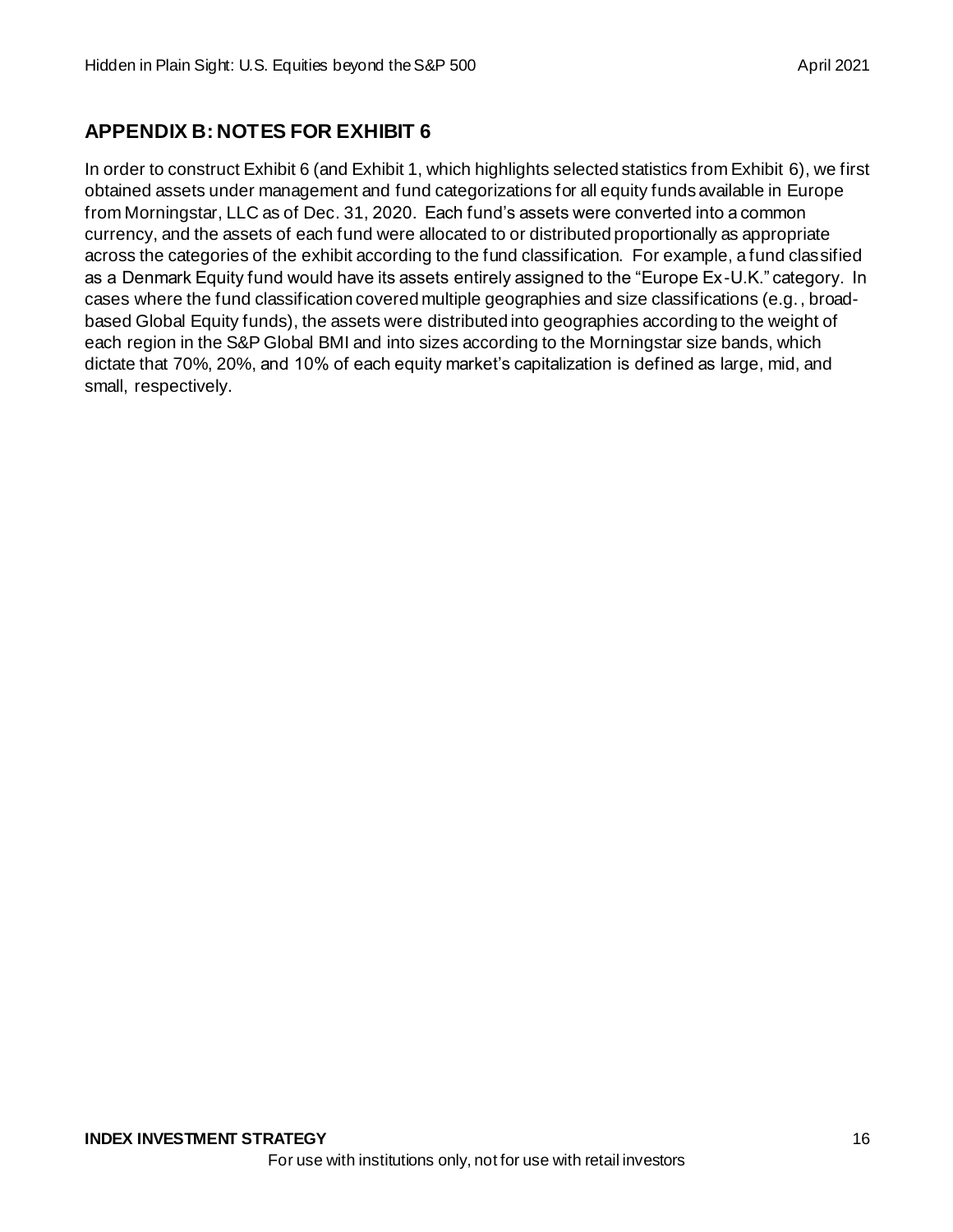# **APPENDIX C: NOTES FOR EXHIBIT 7**

| Exhibit C1: Criteria to Be Considered for Initial Inclusion in the S&P Composite 1500 |                                                                                                                                                                                                                               |  |  |  |
|---------------------------------------------------------------------------------------|-------------------------------------------------------------------------------------------------------------------------------------------------------------------------------------------------------------------------------|--|--|--|
| <b>CRITERIA</b>                                                                       | <b>DETAIL</b>                                                                                                                                                                                                                 |  |  |  |
| Security Type                                                                         | Common stock in a U.S.-domiciled and listed corporation                                                                                                                                                                       |  |  |  |
| Market Capitalization <sup>1</sup>                                                    | Unadjusted company market capitalizations of at least:<br>USD 11.8 billion or more for the S&P 500,<br>USD 3.3-11.8 billion for the S&P MidCap 400, and<br>USD 750 million-3.3 billion for the S&P SmallCap 600.<br>$\bullet$ |  |  |  |
| <b>Freely Tradable Shares</b>                                                         | Float-adjusted market capitalization at least 10% of the company's total and at least 50% of the minimum<br>market capitalization threshold                                                                                   |  |  |  |
| Liquidity                                                                             | Annual U.S. dollar trading volume at least equal to the float-adjusted market capitalization and more than<br>250,000 shares traded in the previous six months                                                                |  |  |  |
| <b>Financial Viability</b>                                                            | The sum of the eamings in the most recent four quarters must be positive, as should the most recent quarter                                                                                                                   |  |  |  |
| Governance                                                                            | Stocks and companies with multiple share class structures are not eligible to join the index <sup>23</sup>                                                                                                                    |  |  |  |
| Seasoning                                                                             | IPOs must wait at least 12 months before index inclusion                                                                                                                                                                      |  |  |  |

Source: S&P Dow Jones Indices LLC. Data as of March 17, 2021. Table is provided for illustrative purposes.

<sup>23</sup> When this rule was introduced in 2017, existing index constituents were allowed to remain. For further details, see the full index methodology, available [at https://www.spglobal.com/spdji/en/documents/methodologies/methodology-sp-us-indices.pdf](https://www.spglobal.com/spdji/en/documents/methodologies/methodology-sp-us-indices.pdf).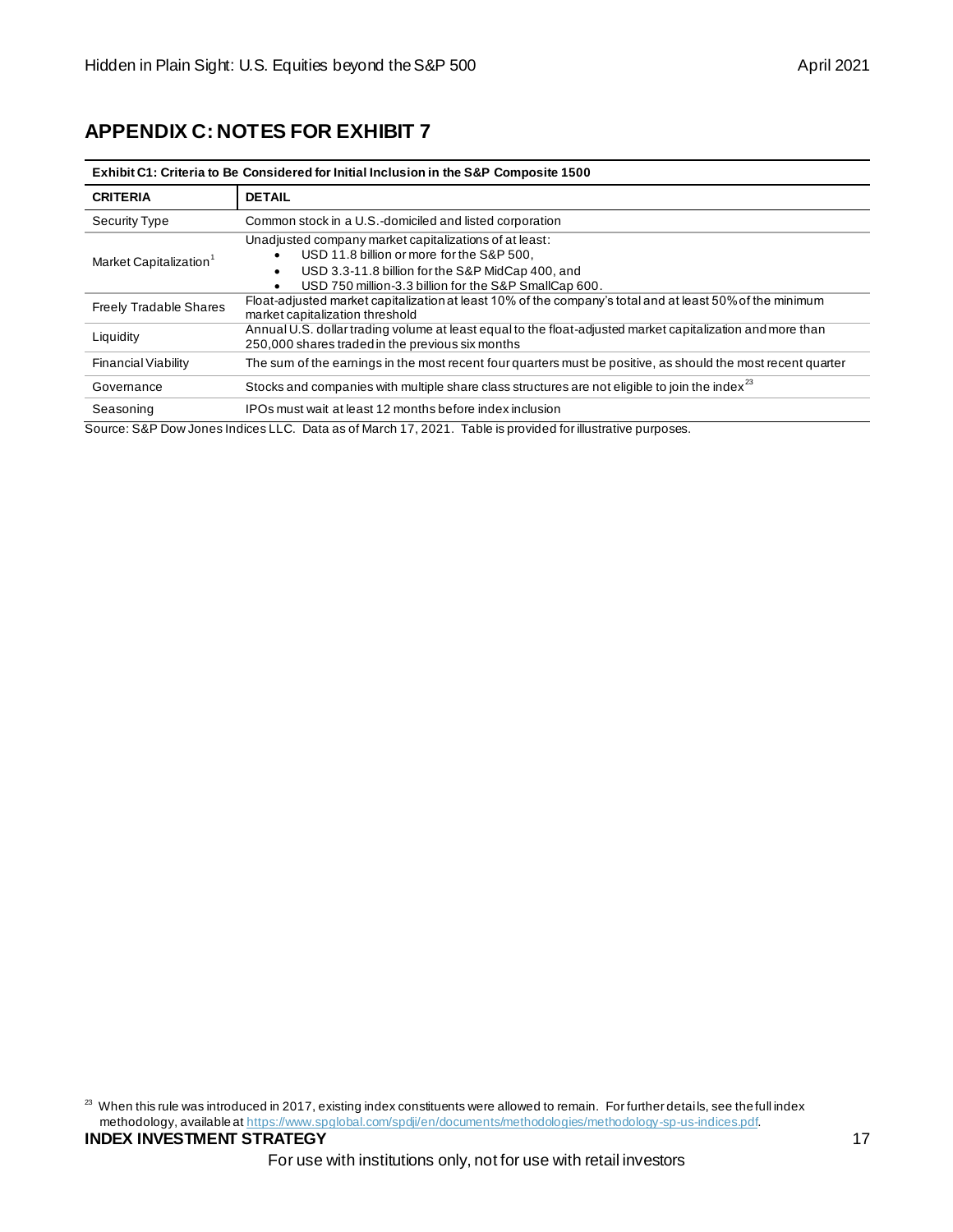| <b>S&amp;P DJI RESEARCH CONTRIBUTORS</b> |                         |                                  |  |  |  |  |
|------------------------------------------|-------------------------|----------------------------------|--|--|--|--|
| Sunjiv Mainie, CFA, CQF                  | Global Head             | sunjiv.mainie@spglobal.com       |  |  |  |  |
| Jake Vukelic                             | <b>Business Manager</b> | jake.vukelic@spglobal.com        |  |  |  |  |
| <b>GLOBAL RESEARCH &amp; DESIGN</b>      |                         |                                  |  |  |  |  |
| <b>AMERICAS</b>                          |                         |                                  |  |  |  |  |
| Gaurav Sinha                             | Americas Head           | gaurav.sinha@spglobal.com        |  |  |  |  |
| Laura Assis                              | Analyst                 | <u>laura.assis@spqlobal.com</u>  |  |  |  |  |
| Cristopher Anguiano, FRM                 | Analyst                 | cristopher.anguiano@spqlobal.com |  |  |  |  |
| Nazerke Bakytzhan, PhD                   | Senior Analyst          | nazerke.bakytzhan@spqlobal.com   |  |  |  |  |
| Smita Chirputkar                         | Director                | smita.chirputkar@spglobal.com    |  |  |  |  |
| Rachel Du                                | Senior Analyst          | rachel.du@spqlobal.com           |  |  |  |  |
| Bill Hao                                 | Director                | wenli.hao@spglobal.com           |  |  |  |  |
| Qing Li                                  | Director                | ging.li@spglobal.com             |  |  |  |  |
| Berlinda Liu, CFA                        | Director                | berlinda.liu@spglobal.com        |  |  |  |  |
| Lalit Ponnala, PhD                       | Director                | lalit.ponnala@spqlobal.com       |  |  |  |  |
| Maria Sanchez, CIPM                      | Associate Director      | maria.sanchez@spglobal.com       |  |  |  |  |
| Hong Xie, CFA                            | Senior Director         | hong.xie@spglobal.com            |  |  |  |  |
| <b>APAC</b>                              |                         |                                  |  |  |  |  |
| Priscilla Luk                            | <b>APAC</b> Head        | priscilla.luk@spglobal.com       |  |  |  |  |
| Arpit Gupta                              | Senior Analyst          | arpit.qupta1@spqlobal.com        |  |  |  |  |
| Akash Jain                               | Associate Director      | akash.jain@spglobal.com          |  |  |  |  |
| Anurag Kumar                             | Senior Analyst          | anurag.kumar@spqlobal.com        |  |  |  |  |
| Xiaoya Qu                                | Senior Analyst          | xiaoya.qu@spglobal.com           |  |  |  |  |
| Yan Sun                                  | Senior Analyst          | yan.sun@spglobal.com             |  |  |  |  |
| Tim Wang                                 | Senior Analyst          | tim.wang@spglobal.com            |  |  |  |  |
| Liyu Zeng, CFA                           | Director                | livu.zeng@spglobal.com           |  |  |  |  |
| <b>EMEA</b>                              |                         |                                  |  |  |  |  |
| Andrew Innes                             | <b>EMEA Head</b>        | andrew.innes@spqlobal.com        |  |  |  |  |
| Alberto Allegrucci, PhD                  | Senior Analyst          | alberto.allegrucci@spglobal.com  |  |  |  |  |
| Panos Brezas. PhD                        | Senior Analyst          | panos.brezas@spglobal.com        |  |  |  |  |
| Leonardo Cabrer, PhD                     | Associate Director      | leonardo.cabrer@spglobal.com     |  |  |  |  |
| Andrew Cairns, CFA                       | Associate Director      | andrew.cairns@spqlobal.com       |  |  |  |  |
| Niall Gilbride, CFA                      | Senior Analyst          | niall.gilbride@spglobal.com      |  |  |  |  |
| Rui Li, ACA                              | Senior Analyst          | rui.li@spglobal.com              |  |  |  |  |
| Jingwen Shi, PhD                         | Senior Analyst          | jingwen.shi@spglobal.com         |  |  |  |  |
| <b>INDEX INVESTMENT STRATEGY</b>         |                         |                                  |  |  |  |  |
| Craig J. Lazzara, CFA                    | Global Head             | craig.lazzara@spglobal.com       |  |  |  |  |
| Fei Mei Chan                             | Director                | feimei.chan@spglobal.com         |  |  |  |  |
| Tim Edwards, PhD                         | Managing Director       | tim.edwards@spglobal.com         |  |  |  |  |
| Anu R. Ganti, CFA                        | Senior Director         | anu.ganti@spglobal.com           |  |  |  |  |
| Sherifa Issifu                           | Associate               | sherifa.issifu@spqlobal.com      |  |  |  |  |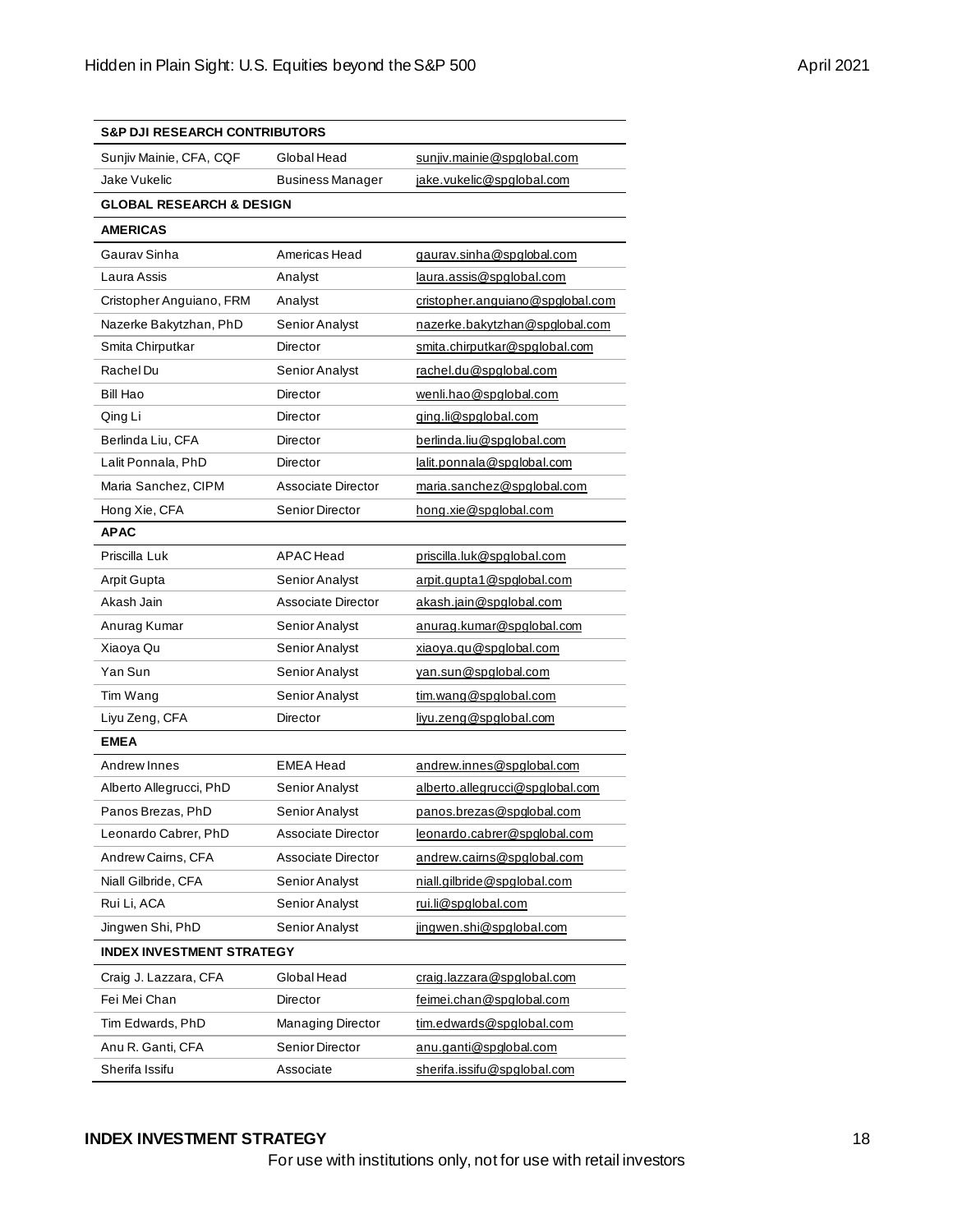# PERFORMANCE DISCLOSURE/BACK-TESTED DATA

The S&P Europe 350 was launched October 7, 1998. All information presented prior to an index's Launch Date is hypothetical (back-tested), not actual performance. The back-test calculations are based on the same methodology that was in effect on the index Launch Date. However, when creating back-tested history for periods of market anomalies or other periods that do not reflect the general current market environment, index methodology rules may be relaxed to capture a large enough universe of securities to simulate the target market the index is designed to measure or strategy the index is designed to capture. For example, market capitalization and liquidity thresholds may be reduced. Complete index methodology details are available a[t www.spglobal.com/spdji](http://www.spglobal.com/spdji). Past performance of the Index is not an indication of future results. Back-tested performance reflects application of an index methodology and selection of index constituents with the benefit of hindsight and knowledge of factors that may have positively affected its performance, cannot account for all financial risk that may af fect results and may be considered to reflect survivor/look ahead bias. Actual returns may differ significantly from, and be lower than, back-tested returns. Past performance is not an indication or guarantee of future results. Please refer to the methodology for the Index for more details about the index, including the manner in which it is rebalanced, the timing of such rebalancing, criteria for additions and deletions, as well as all index calculations. Back-tested performance is for use with institutions only; not for use with retail investors.

S&P Dow Jones Indices defines various dates to assist our clients in providing transparency. The First Value Date is the first day for which there is a calculated value (either live or back-tested) for a given index. The Base Date is the date at which the index is set to a fixed value for calculation purposes. The Launch Date designates the date when the values of an index are first considered live: index values provided for any date or time period prior to the index's Launch Date are considered back-tested. S&P Dow Jones Indices defines the Launch Date as the date by which the values of an index are known to have been released to the public, for example via the company's public website or its data feed to external parties. For Dow Jones-branded indices introduced prior to May 31, 2013, the Launch Date (which prior to May 31, 2013, was termed "Date of introduction") is set at a date upon which no further changes were permitted to be made to the index methodology, bu t that may have been prior to the Index's public release date.

Typically, when S&P DJI creates back-tested index data, S&P DJI uses actual historical constituent-level data (e.g., historical price, market capitalization, and corporate action data) in its calculations. As ESG investing is still in early stages of development, certain datapoints used to calculate S&P DJI's ESG indices may not be available for the entire desired period of back-tested history. The same data availability issue could be true for other indices as well. In cases when actual data is not available for all relevant historical periods, S&P DJI may employ a process of using "Backward Data Assumption" (or pulling back) of ESG data for the calculation of back-tested historical performance. "Backward Data Assumption" is a process that applies the earliest actual live data point available for an index constituent company to all prior historical instances in the index performance. For example, Backward Data Assumption inherently assumes that companies curren tly not involved in a specific business activity (also known as "product involvement") were never involved historica lly and similarly also assumes that companies currently involved in a specific business activity were involved historically too. The Backward Data Assumption allows the hypothetical back-test to be extended over more historical years than would be feasible using only actual data. For more information on "Backward Data Assumption" please refer to th[e FAQ](https://www.spglobal.com/spdji/en/education/article/faq-esg-back-testing-backward-data-assumption-overview/). The methodology and factsheets of any index that employs backward assumption in the back-tested history will explicitly state so. The methodology will include an Appendix with a table setting forth the specific dat a points and relevant time period for which backward projected data was used.

Index returns shown do not represent the results of actual trading of investable assets/securities. S&P Dow Jones Indices maintains the index and calculates the index levels and performance shown or discussed but does not manage actual assets. Index returns do not reflect payment of any sales charges or fees an investor may pay to purchase the securities underlying the Index or investment funds that are intended to track the performance of the Index. The imposition of these fees and charges would cause actual and back-tested performance of the securities/fund to be lower than the Index performance shown. As a simple example, if an index returned 10% on a US \$100,000 investment for a 12-month period (or US \$10,000) and an actual asset-based fee of 1.5% was imposed at the end of the period on the investment plus accrued interest (or US \$1,650), the net return would be 8.35% (or US \$8,350) for the year. Over a three -year period, an annual 1.5% fee taken at year end with an assumed 10% return per year would result in a cumulative gross return of 33.10%, a total fee of US \$5,375, and a cumulative net return of 27.2% (or US \$27,200).